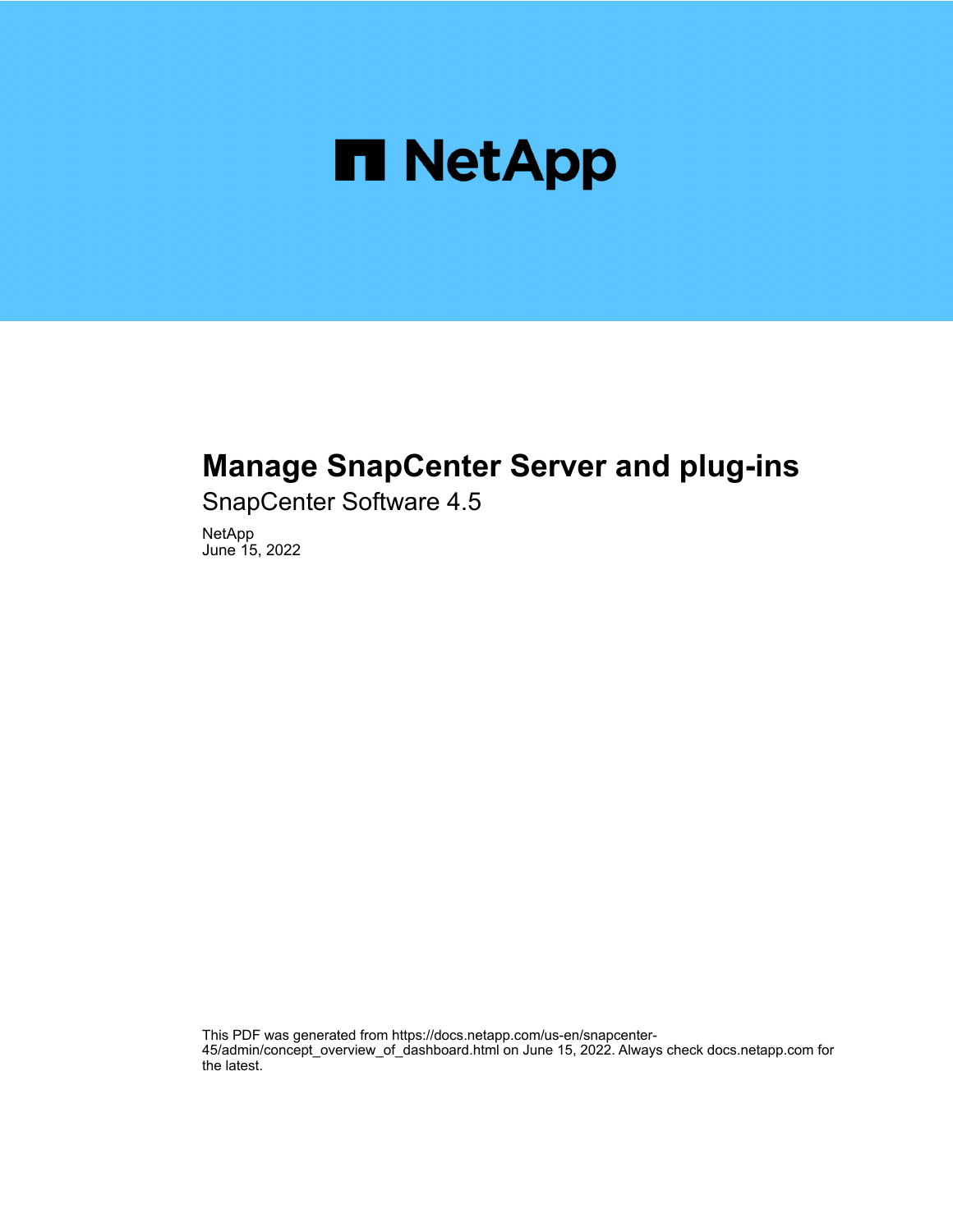# **Table of Contents**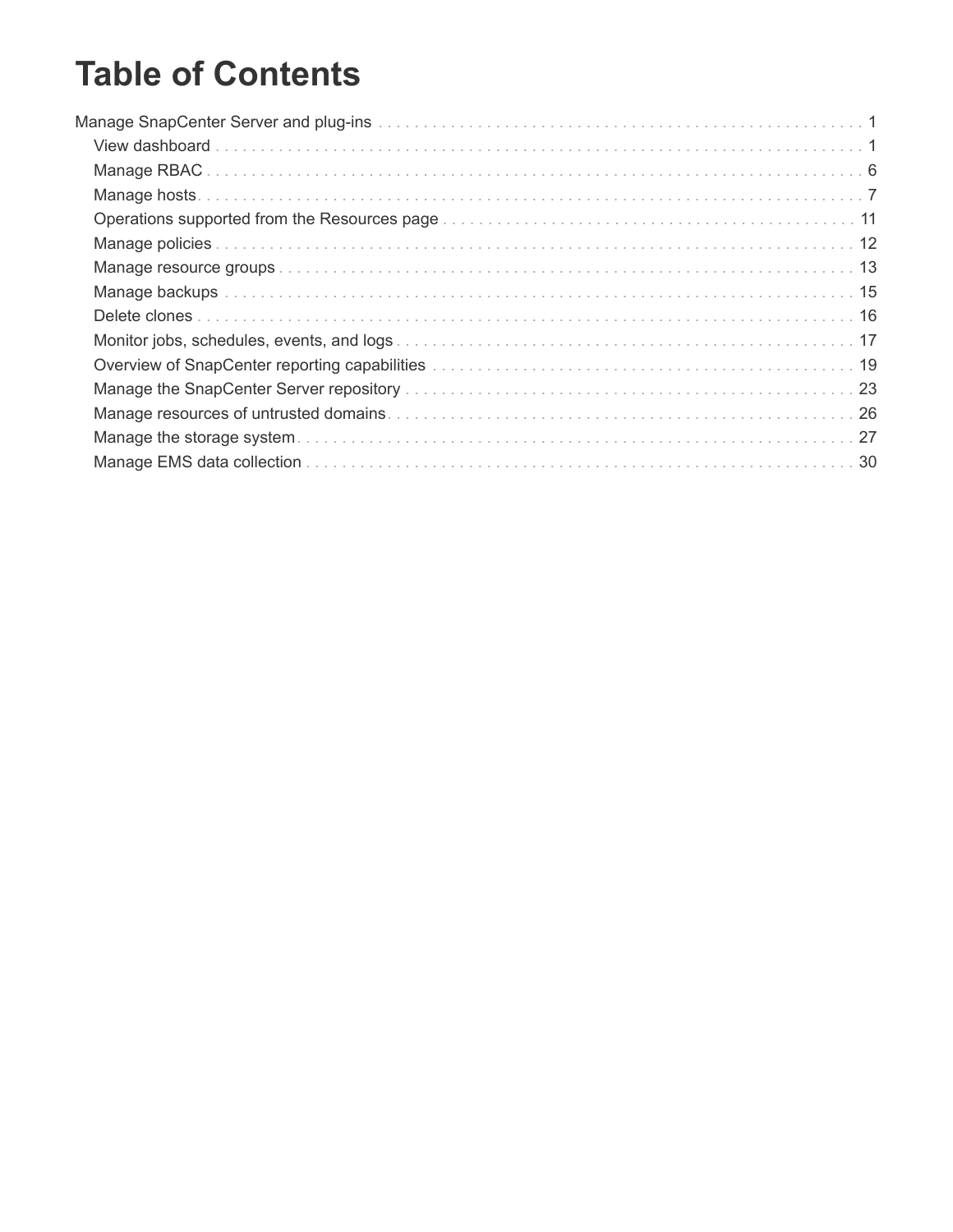# <span id="page-2-0"></span>**Manage SnapCenter Server and plug-ins**

## <span id="page-2-1"></span>**View dashboard**

## **Overview of dashboard**

From the SnapCenter left navigation pane, the Dashboard gives you a first glance into the health of your system, including recent job activity, alerts, protection summary, storage efficiency and usage, status of SnapCenter jobs (Backup, Clone, Restore), configuration status for standalone and Windows cluster hosts, number of Storage Virtual Machines (SVMs) managed by SnapCenter, and license capacity.

Information displayed in the Dashboard view depends on the role assigned to the user that is currently logged in to SnapCenter. Some content might not be displayed if the user does not have permission to view that information.

In many cases, you can view more information about a display by hovering on **i**. In some cases, information in dashboard displays is linked to detailed source information in SnapCenter GUI pages such as Resources, Monitor, and Reports.

### **Recent Job Activities**

The Recent Job Activities tile displays the latest job activity from any Backup, Restore, and Clone jobs that you have access to. Jobs in this display have one of the following states: Completed, Warning, Failed, Running, Queued, and Canceled.

Hovering over a job provides more information. You can view additional job information by clicking a specific job number, which redirects you to the Monitor page. From there, you can get job details or log information, and generate a report specific to that job.

Click **See All** to view a history of all SnapCenter jobs.

#### **Alerts**

The Alerts tile displays the latest unresolved Critical and Warning alerts for the hosts and SnapCenter Server.

The total count of Critical and Warning category alerts is shown at the top of the display. Clicking the Critical or Warning totals redirects you to the Alerts page with the specific filter applied in the Alerts page.

Clicking a specific alert redirects you to the Alerts page for details about that alert. Clicking **See All** at the bottom of the display redirects you to the Alerts page for a list of all alerts.

#### **Latest Protection Summary**

The Latest Protection Summary tile gives you the protection status for all entities that you have access to. By default, the display is set to provide the status for all plug-ins. Status information is provided for resources backed up to primary storage as Snapshot copies, and to secondary storage using SnapMirror and SnapVault technologies. The availability of protection status information for secondary storage is based on the selected plug-in type.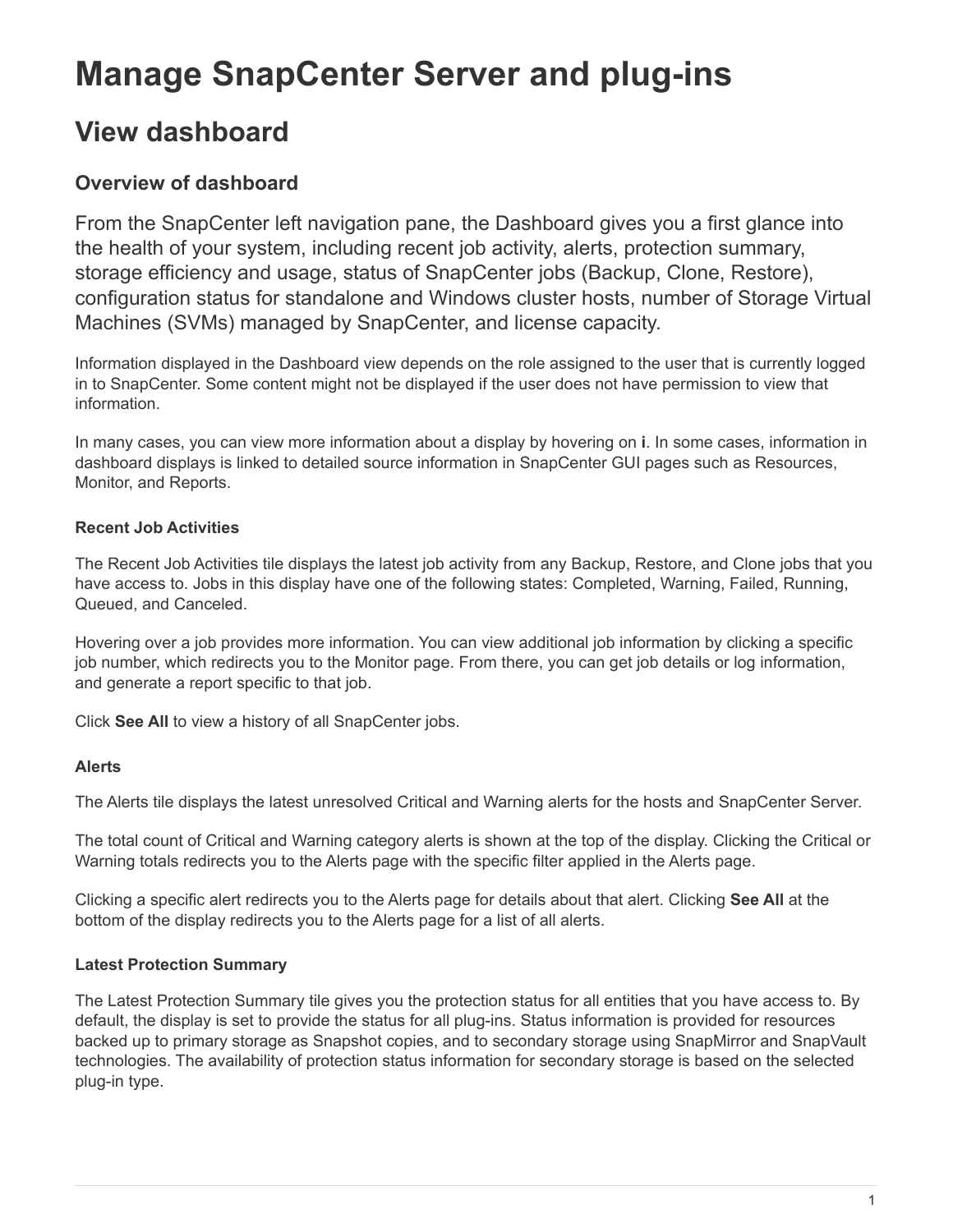

If you are using a mirror-vault protection policy, the counters for the protection summary are displayed in the SnapVault summary chart and not in the SnapMirror chart.

Protection status for individual plug-ins is available by selecting a plug-in from the drop-down menu. A donut chart shows the percentage of protected resources for the selected plug-in. Clicking a donut slice redirects you to the **Reports** > **Plug-in** page, which provides a detailed report of all primary and secondary storage activity for the specified plug-in.



Reports about secondary storage apply to SnapVault only; SnapMirror reports are not supported.



SAP HANA provides protection status information for primary and secondary storage for Snapshot copies. Only primary storage protection status is available for file-based backups.

| <b>Protection status</b> | <b>Primary storage</b>                                                                                                          | <b>Secondary storage</b>                                                                                                                                     |
|--------------------------|---------------------------------------------------------------------------------------------------------------------------------|--------------------------------------------------------------------------------------------------------------------------------------------------------------|
| Failed                   | Count of entities that are part of a<br>Resource Group, where the<br>Resource Group has run a backup,<br>but the backup failed. | Count of entities with backups that<br>have failed to transfer to a<br>Secondary destination.                                                                |
| Successful               | Count of entities in a resource<br>group, where the Resource Group<br>has been successfully backed up.                          | Count of entities with backups that<br>have been successfully transferred<br>to a Secondary destination.                                                     |
| Not configured           | Count of entities that are not part of<br>any Resource Group and have not<br>been backed up.                                    | Count of entities that are part of<br>one or more Resource Groups that<br>are not configured for backups to<br>be transferred to a Secondary<br>destination. |
| Not initiated            | Count of entities that are part of a<br>Resource Group, but no backup<br>has been run.                                          | Not applicable.                                                                                                                                              |



If you are using SnapCenter Server 4.2 and an earlier version of the plug-in (earlier than 4.2) to create backups, the **Latest Protection Summary** tile does not display the SnapMirror protection status of these backups.

#### **Jobs**

The Jobs tile provides you with a summary of backup, restore, and clone jobs that you have access to. You can customize the time frame for any report by using the drop-down menu. Time frame options are fixed at last 24 hours, last 7 days, and last 30 days. The default report shows data protection jobs run during the last 7 days.

Backup, restore, and clone job information is displayed in donut charts. Clicking a donut slice redirects you to the Monitor page with job filters pre-applied to the selection.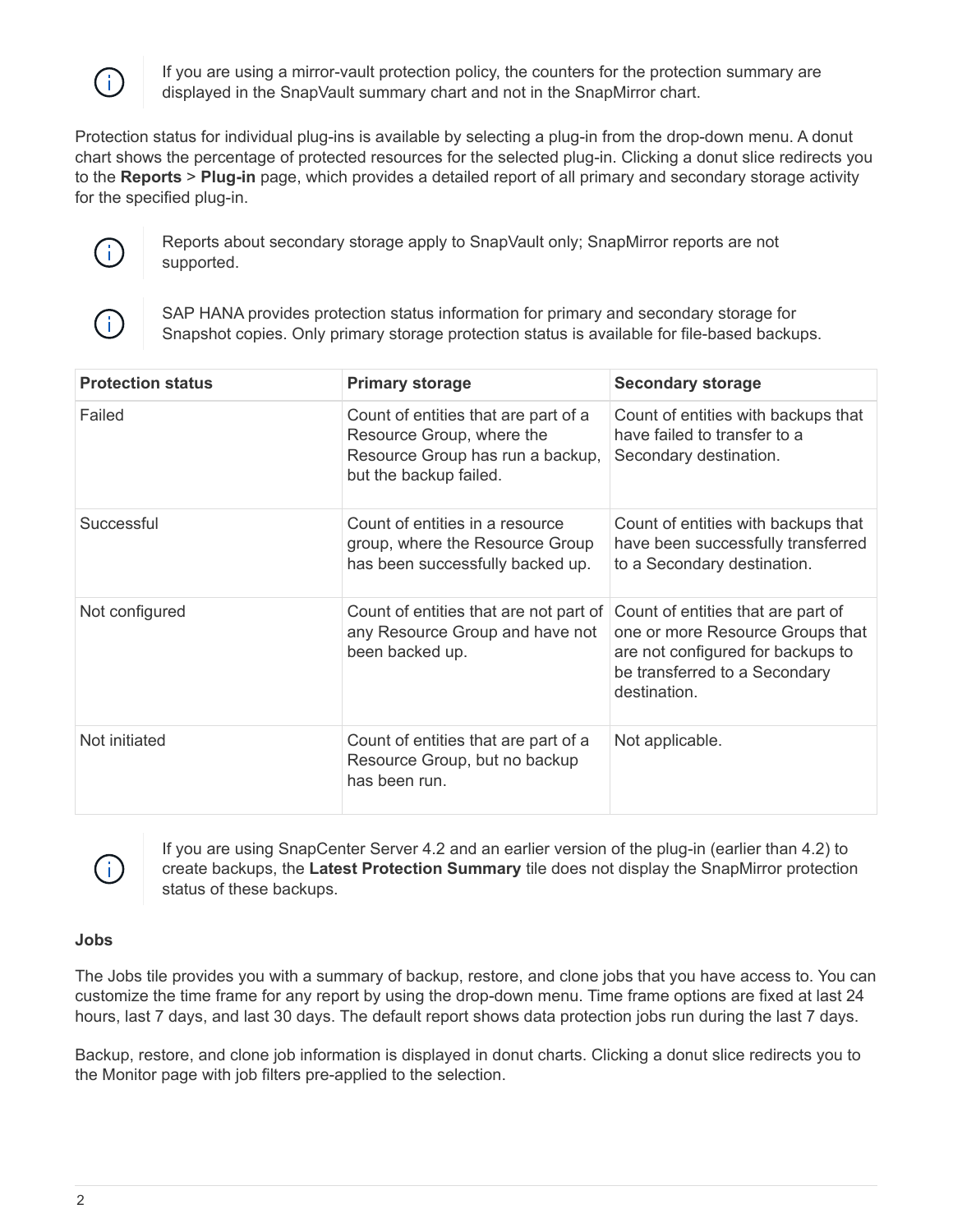| Job status | <b>Description</b>                              |
|------------|-------------------------------------------------|
| Failed     | Count of jobs that have failed.                 |
| Warning    | Count of jobs that have experienced an error.   |
| Successful | Count of jobs that have completed successfully. |
| Running    | Count of jobs that are currently running.       |

#### **Storage**

The Storage tile displays the primary and secondary storage consumed by protection jobs over a 90-day period, graphically depicts consumption trends, and calculates primary storage savings. Storage information is updated once every 24 hours at 12 a.m.

The day's consumption total, which comprises the total number of backups that are available in SnapCenter and size occupied by these backups, will be displayed at the top of the display. A backup could have multiple Snapshot copies associated with it and the count will reflect the same. This is applicable to both primary and secondary Snapshot copies. For example, you have created 10 backups, out of which 2 are deleted due to policy-based backup retention and 1 backup is explicitly deleted by you. Thus, a count of 7 backups will be displayed along with the size occupied by these 7 backups.

The Storage Savings factor for primary storage is the ratio of logical capacity (clone and Snapshot copy savings plus storage consumed) to the physical capacity of primary storage. A bar chart illustrates the storage savings.

The line graph separately plots primary and secondary storage consumption on a day-by-day basis over a rolling 90-day period. Hovering over the charts provides detailed day-by-day results.



If you use SnapCenter Server 4.2 and an earlier version of the plug-in (earlier than 4.2) to create backups, the **Storage** tile does not display the number of backups, the storage consumed by these backups, the Snapshot savings, the clone savings, and the Snapshot size.

#### **Configuration**

The Configuration tile provides consolidated status information for all active stand-alone and Windows cluster hosts that SnapCenter is managing, and that you have access to. This includes the plug-in status information associated with those hosts.

Clicking the number adjacent to Hosts redirects you to the Managed Hosts section in the Hosts page. From there, you can obtain detailed information for a selected host.

Additionally, this display shows the sum of Standalone ONTAP SVMs and Cluster ONTAP SVMs that SnapCenter is managing and that you have access to. Clicking the number adjacent to SVM redirects you to the Storage Systems page. From there, you can obtain detailed information for a selected SVM.

The Host configuration state is presented as red (critical), yellow (warning), and green (active), along with the number of hosts in each state. Status messages are provided for each state.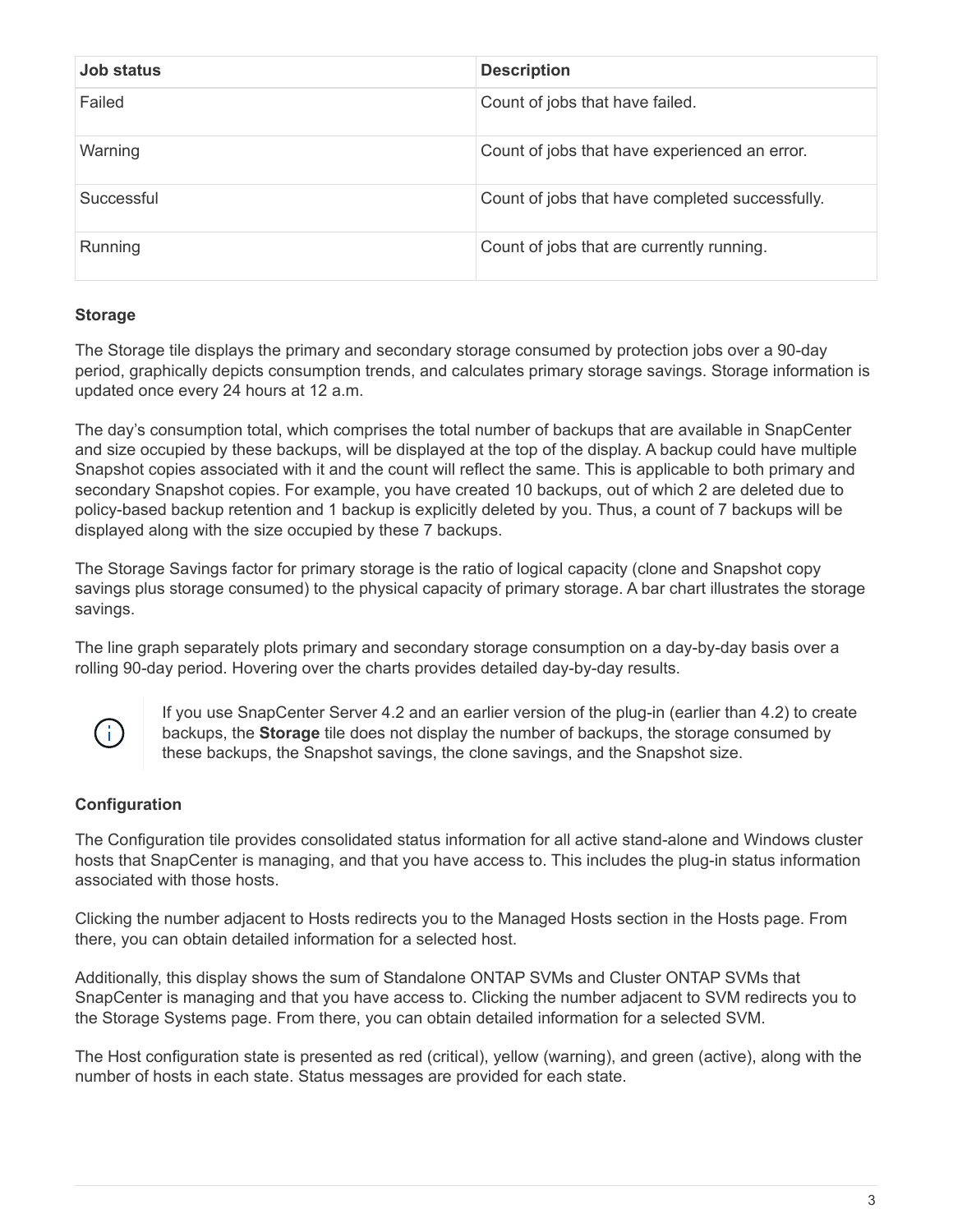| <b>Configuration status</b>      | <b>Description</b>                                                                                                                                        |
|----------------------------------|-----------------------------------------------------------------------------------------------------------------------------------------------------------|
| Upgrade mandatory                | Count of hosts that are running unsupported plug-ins<br>and need an upgrade. An unsupported plug-in is not<br>compatible with this version of SnapCenter. |
| <b>Migration mandatory</b>       | Count of hosts that are running unsupported plug-ins<br>and need migration. An unsupported plug-in is not<br>compatible with this version of SnapCenter.  |
| No plug-ins installed            | Count of hosts that are added successfully but the<br>plug-ins need to be installed, or the plug-ins<br>installation has failed.                          |
| Suspended                        | Count of hosts whose schedules are suspended and<br>are under maintenance.                                                                                |
| Stopped                          | Count of hosts that are up, but the plug-in services<br>are not running.                                                                                  |
| Host down                        | Count of hosts that are down or not reachable.                                                                                                            |
| Upgrade available (optional)     | Count of hosts where a newer version of the plug-in<br>package is available for upgrade.                                                                  |
| Migration available (optional)   | Count of hosts where a newer version of the plug-in is<br>available for migration.                                                                        |
| Configure log directory          | Count of hosts where the log directory has to be<br>configured for SCSQL to take transaction log backup.                                                  |
| Configure VMware plug-ins        | Count of hosts where the SnapCenter Plug-in for<br>VMware vSphere needs to be added.                                                                      |
| Unknown                          | Count of hosts that have been registered but the<br>installation is not yet triggered.                                                                    |
| Running                          | Count of hosts that are up and plug-ins are running.<br>And in the case of SCSQL plug-ins, log directory and<br>hypervisor are configured.                |
| Installing\Uninstalling plug-ins | Count of hosts where plug-in installation or<br>uninstallation in progress.                                                                               |

### **Licensed Capacity**

The Licensed Capacity tile displays information about total licensed capacity, used capacity, capacity threshold alerts, and license expiration alerts for SnapCenter Standard capacity-based licenses.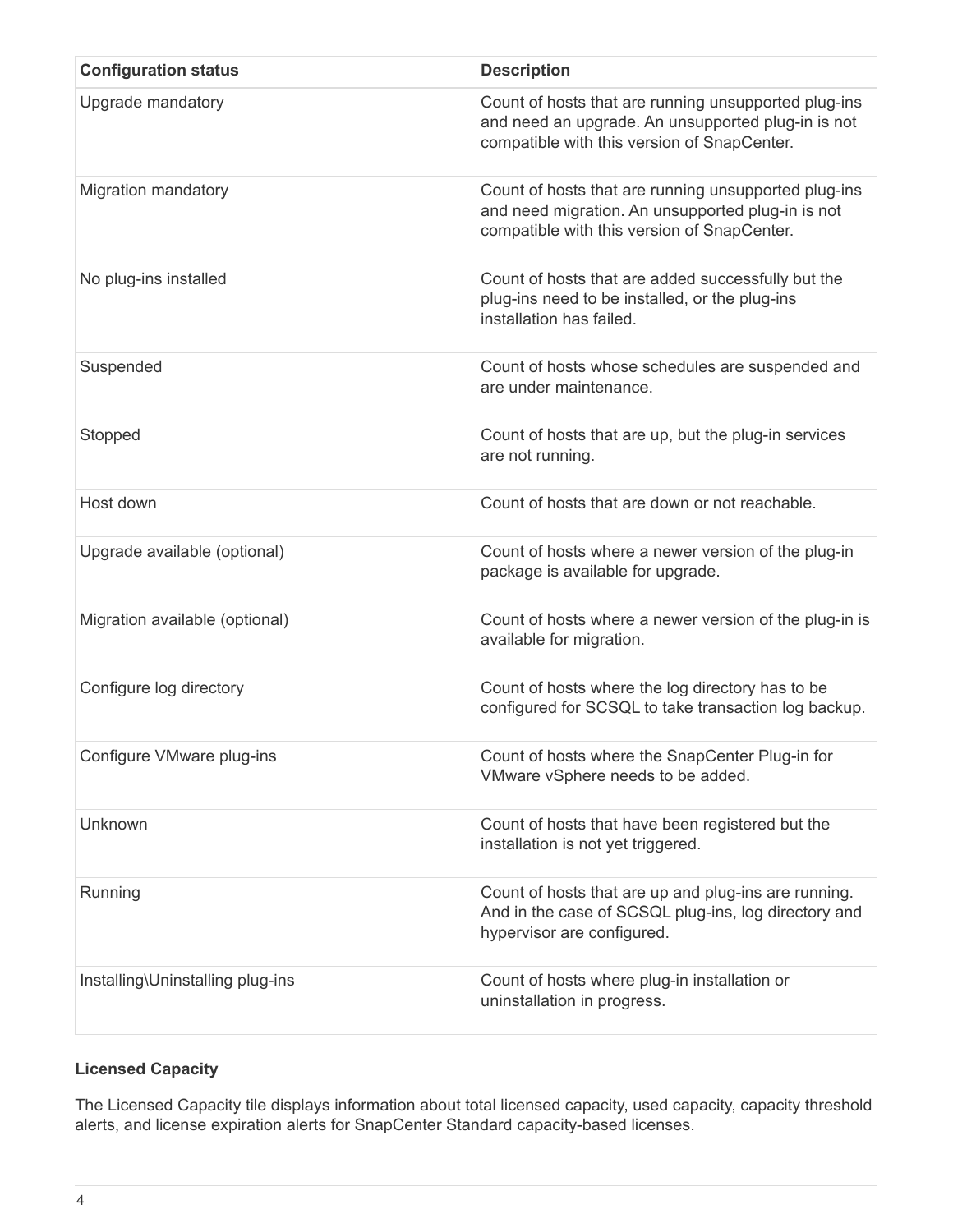

This display appears only if you are using SnapCenter Standard capacity-based licenses on Cloud Volumes ONTAP or ONTAP Select platforms. For FAS or AFF platforms, the SnapCenter license is controller-based and licensed for unlimited capacity, and no capacity license is required.

| License status | <b>Description</b>                                                                                                                     |
|----------------|----------------------------------------------------------------------------------------------------------------------------------------|
| In use         | Amount of capacity currently in use.                                                                                                   |
| <b>Notify</b>  | Capacity threshold at which notifications are<br>displayed on the Dashboard, and, if configured, when<br>email notifications are sent. |
| Licensed       | Amount of licensed capacity.                                                                                                           |
| Over           | Amount of capacity that has exceeded the licensed<br>capacity.                                                                         |

## **How to view information on the dashboard**

From the SnapCenter left navigation pane, you can view various Dashboard tiles, or displays, along with associated system details. The number of displays available in the Dashboard is fixed and cannot be changed. The content provided within each display is dependent on role-based access control (RBAC).

#### **Steps**

- 1. In the left navigation pane, click **Dashboard**.
- 2. Click the active areas on each display to obtain additional information.

For example, clicking a donut chart in **Jobs**, redirects you to the Monitor page for more information about your selection. Clicking a donut chart in **Protection Summary**, redirects you to the Reports page, which can provide more information about your selection.

### **Request status reports of the jobs from the dashboard**

You can request reports about backup, restore, and clone jobs from the Dashboard page. This is useful if you want to identify the total number of successful or failed jobs in your SnapCenter environment.

#### **Steps**

- 1. In the left navigation pane, click **Dashboard**
- 2. Locate the Jobs tile in the Dashboard, and then select **Backup**, **Restore**, or **Clone**.
- 3. Using the pull-down menu, select the time frame for which you want Jobs information: 24 hours, 7 days, or 30 days.

The systems display a donut chart covering the data.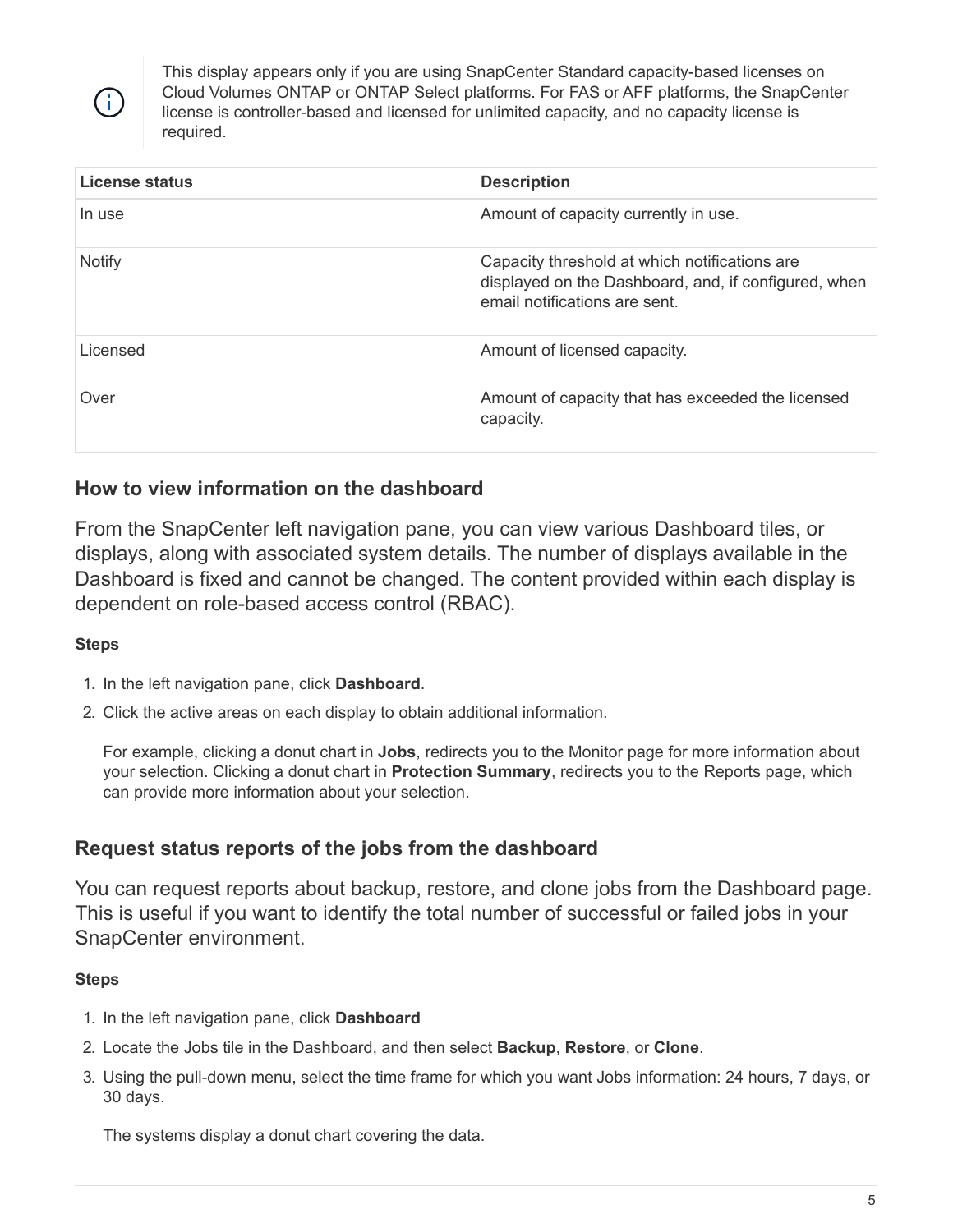4. Click the donut slice representing the job information for which you want a report.

When you click the donut chart, you are redirected from the Dashboard page to the Monitor page. The Monitor page displays the jobs with the status you selected from the donut chart.

- 5. From the Monitor page list, click on a specific job to select it.
- 6. At the top of the Monitor page, click **Reports**.

#### **Results**

The report displays information only for the job you selected. You can review the report or download it to your local system.

### **Request reports of the protection status from the dashboard**

You can request protection details for resources managed by specific plug-ins using the Dashboard. Only data backups are considered for data protection summary.

#### **Steps**

- 1. In the left navigation pane, click **Dashboard**.
- 2. Locate the Latest Protection Summary tile in the Dashboard and use the pull-down menu to select a plugin.

The Dashboard displays a donut chart for resources backed up to Primary storage and, if applicable to the plug-in, a donut chart for resources backed up to secondary storage.



Data protection reports are available only for specific plug-ins types. Specifying **All Plug-ins** is not supported.

3. Click the donut slice representing the status for which you want a report.

When you click the donut chart, you are redirected from Dashboard page to the Reports, and then to the Plug-in page. The report displays only status for the plug-in you selected. You can review the report or download it to your local system.



Redirection to the Reports page for SnapMirror donut chart and File-based SAP HANA backup is not supported.

## <span id="page-7-0"></span>**Manage RBAC**

SnapCenter allows you to modify roles, users, and groups.

### **Modify a role**

You can modify a SnapCenter role to remove users or groups and change the permissions associated with the role. It is especially useful to modify roles when you want to change or eliminate the permissions used by an entire role.

#### **What you will need**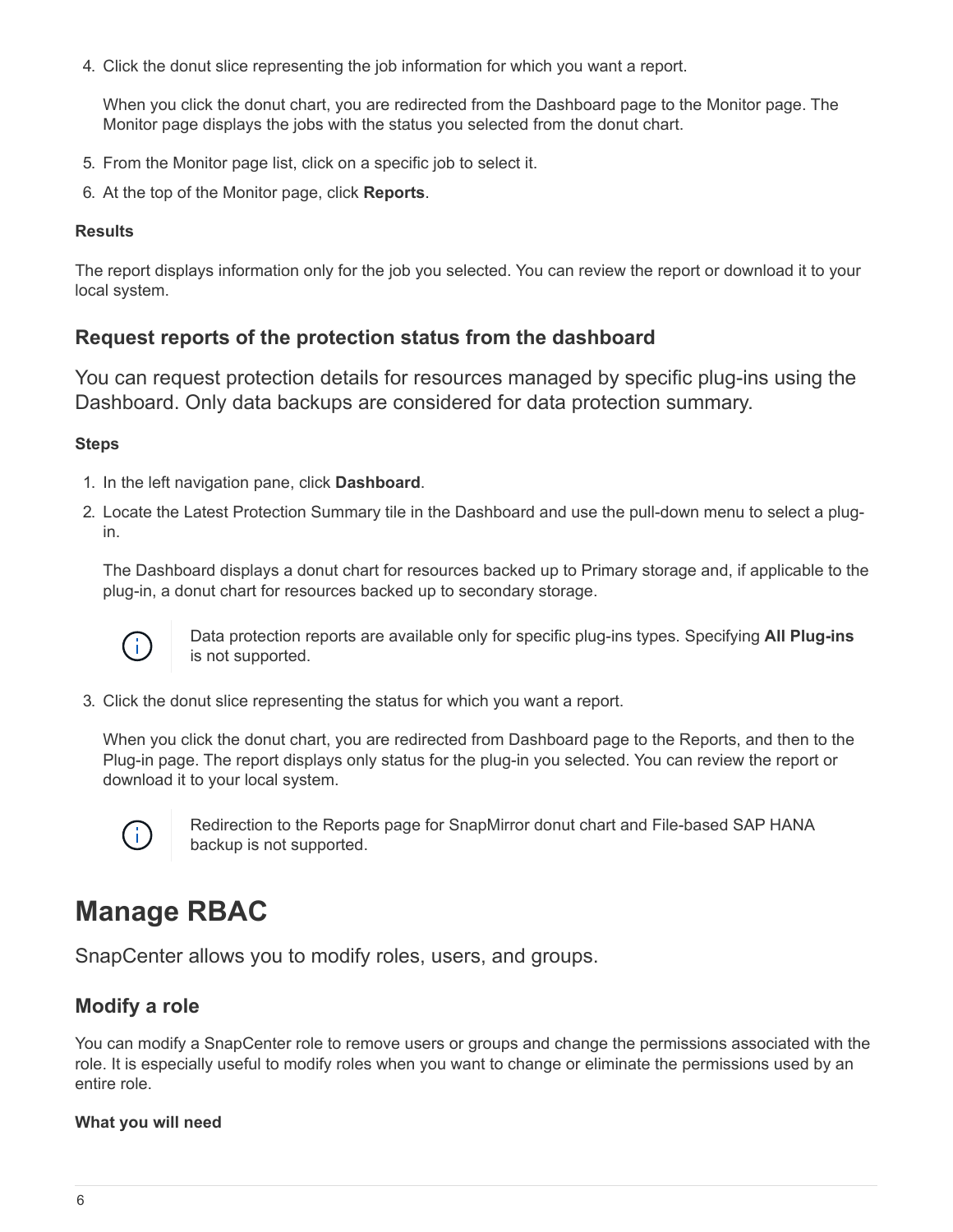You must have logged in as the "SnapCenterAdmin" role.



You cannot modify or remove permissions for the SnapCenterAdmin role.

#### **Steps**

- 1. In the left navigation pane, click **Settings**.
- 2. In the Settings page, click **Roles**.
- 3. From the Role name field, click the role you want to modify.
- 4. In the Role Details page alter the permissions or unassign the members as needed.
- 5. Select **All members of this role can see other members' objects** to enable other members of the role to see resources such as volumes and hosts after they refresh the resources list.

Deselect this option if you do not want members of this role to see objects to which other members are assigned.



When this option is enabled, assigning users access to objects or resources is not required if users belong to the same role as the user who created the objects or resources.

6. Click **Submit**.

## **Modify users and groups**

You can modify SnapCenter users or groups to alter their roles and assets.

#### **What you will need**

You must be logged in as the SnapCenter administrator.

#### **Steps**

- 1. In the left navigation pane, click **Settings**.
- 2. On the Settings page, click **Users and Access**.
- 3. From the User or Group name list, click the user or group that you want to modify.
- 4. On the User or Group details page, alter roles and assets.
- 5. Click **Submit**.

## <span id="page-8-0"></span>**Manage hosts**

You can add hosts and install SnapCenter plug-in packages, add a verification server, remove hosts, migrate backup jobs, and update host to upgrade plug-in packages or add new plug-in packages. Depending on the plug-in you are using, you can also provision disks, manage SMB shares, manage initiator groups (igroups), manage iSCSI sessions, and migrate data.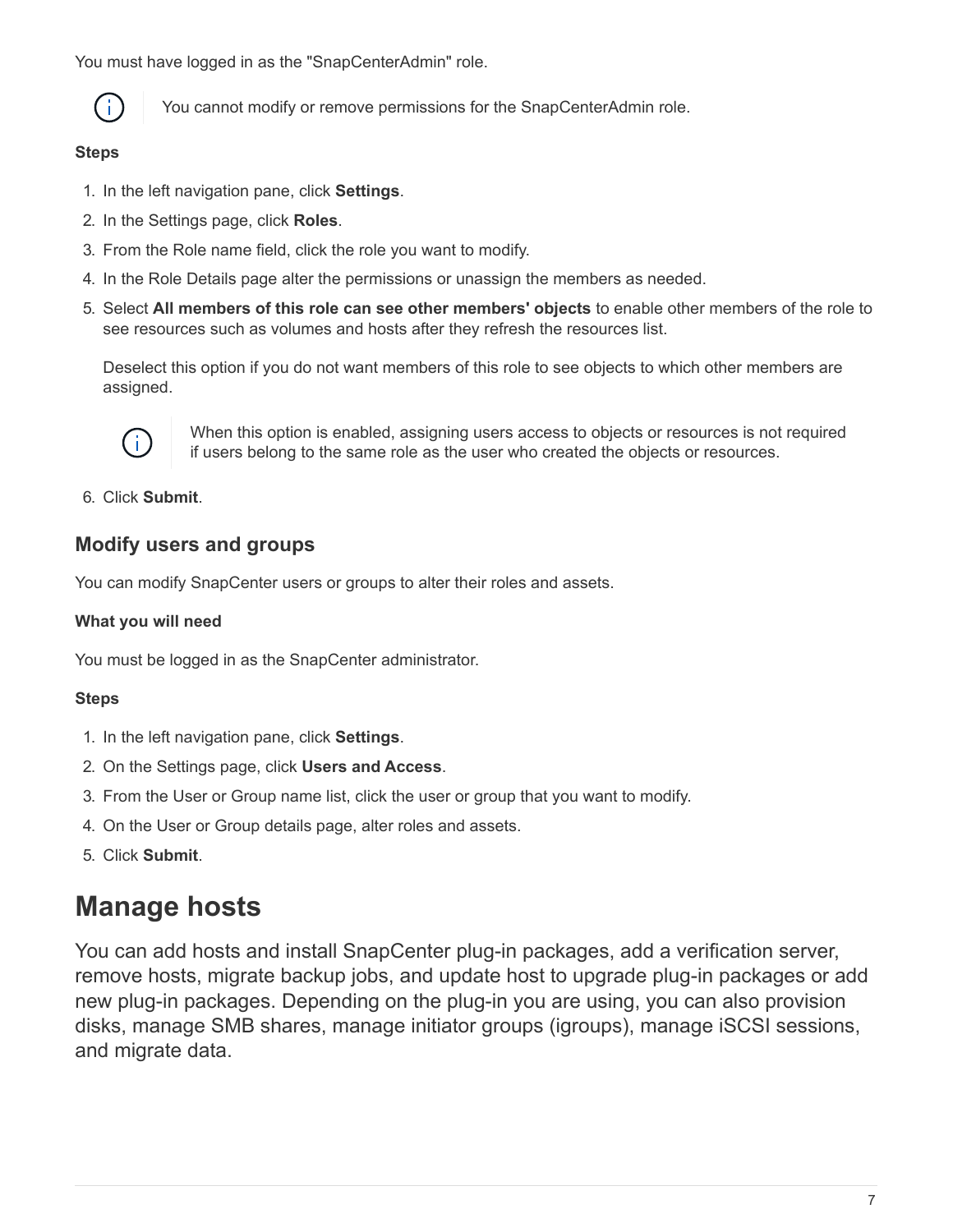| You can<br>perform<br>these tasks                                    | <b>Exchange</b><br><b>Server</b> | For Microsoft For Microsoft For Microsoft For Oracle<br><b>SQL Server</b> | <b>Windows</b> | <b>Database</b> | <b>For SAP</b><br><b>HANA</b><br><b>Database</b> | <b>For Custom</b><br><b>Plug-ins</b> |
|----------------------------------------------------------------------|----------------------------------|---------------------------------------------------------------------------|----------------|-----------------|--------------------------------------------------|--------------------------------------|
| Add hosts and Yes<br>install plug-in<br>package                      |                                  | Yes                                                                       | Yes            | Yes             | Yes                                              | Yes                                  |
| Update ESXi<br>information for<br>a host                             | No                               | Yes                                                                       | No             | No              | No                                               | No                                   |
| Suspend<br>schedules<br>and place<br>hosts in<br>maintenance<br>mode | Yes                              | Yes                                                                       | Yes            | Yes             | Yes                                              | Yes                                  |
| Modify hosts<br>by adding,<br>upgrading, or<br>removing<br>plug-ins  | Yes                              | Yes                                                                       | Yes            | Yes             | Yes                                              | Yes                                  |
| Remove hosts Yes<br>from<br>SnapCenter                               |                                  | Yes                                                                       | Yes            | Yes             | Yes                                              | Yes                                  |
| Start plug-in<br>services                                            | Yes                              | Yes                                                                       | Yes            | Yes             | Yes                                              | Yes                                  |
| Provision<br>disks                                                   | No                               | No                                                                        | Yes            | No              | $\operatorname{\mathsf{No}}$                     | No                                   |
| Manage SMB<br>shares                                                 | No                               | No                                                                        | Yes            | No              | No                                               | No                                   |
| Manage<br><b>iGroups</b>                                             | <b>No</b>                        | <b>No</b>                                                                 | Yes            | No              | No                                               | No                                   |
| Manage<br><b>iSCSI</b><br>sessions                                   | No                               | <b>No</b>                                                                 | Yes            | <b>No</b>       | No                                               |                                      |

## **Refresh virtual machine information**

You should refresh your virtual machine information when VMware vCenter credentials change or the database or file system host restarts. Refreshing your virtual machine information in SnapCenter initiates communication with the VMware vSphere vCenter and obtains vCenter credentials.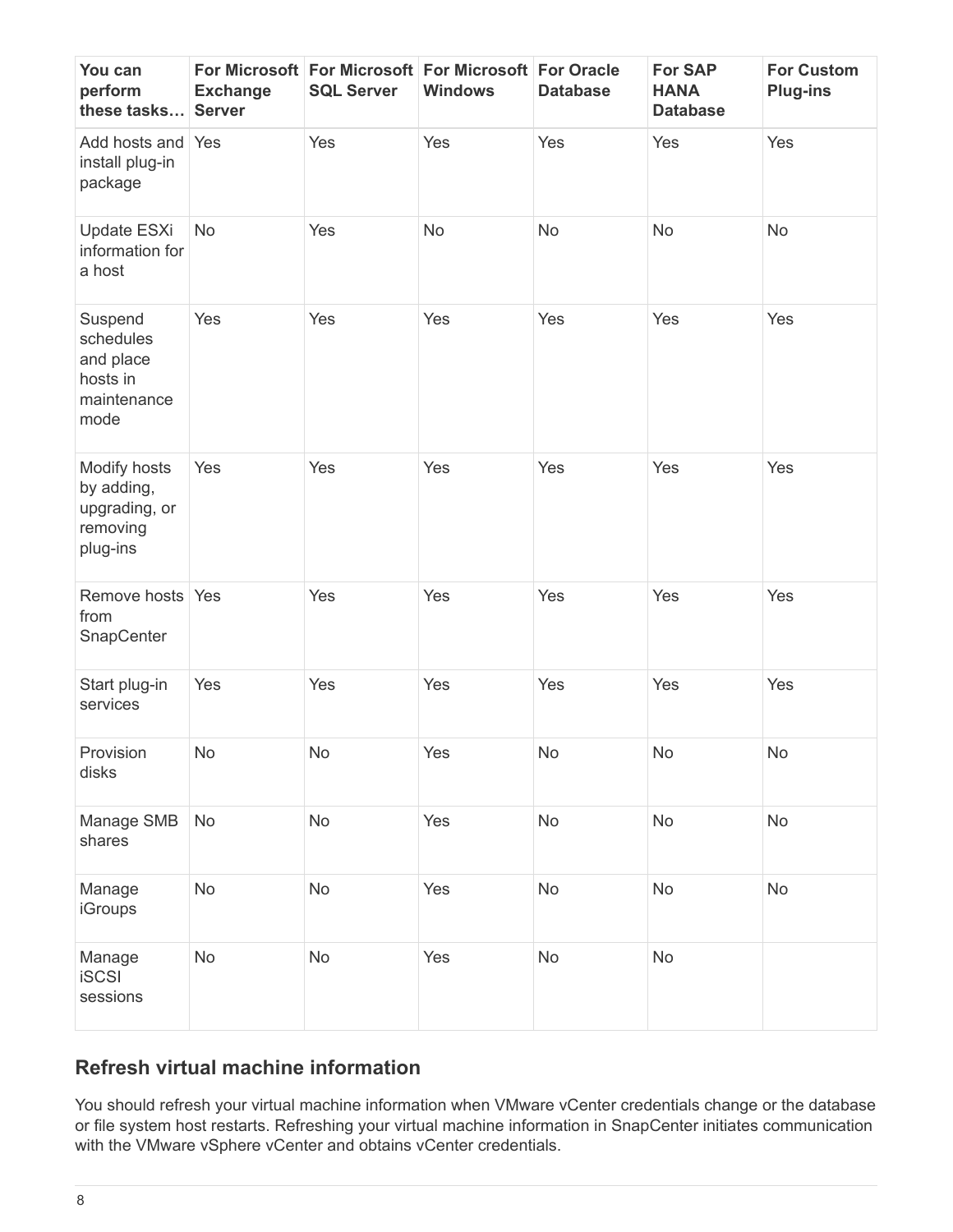

RDM-based disks are managed by the SnapCenter Plug-in for Microsoft Windows, which is installed on the database host. To manage RDMs, the SnapCenter Plug-in for Microsoft Windows communicates with the vCenter server that manages the database host.

#### **Steps**

- 1. In the SnapCenter left navigation pane, click **Hosts**.
- 2. In the Hosts page, click **Managed Hosts**.
- 3. In the Managed Hosts page, select the host you want to update.
- 4. Click **Refresh VM**.

## **Modify plug-in hosts**

After installing a plug-in, you can modify the plug-in hosts details if required. You can modify credentials, installation path, plug-ins, log directory details for SnapCenter Plug-in for Microsoft SQL Server, group Managed Service Account (gMSA), and the plug-in port.



Ensure that the plug-in version is the same as that of the SnapCenter Server version.

#### **About this task**

• You can modify a plug-in port only after the plug-in is installed.

You cannot modify the plug-in port while upgrade operations are in progress.

- While modifying a plug-in port, you should be aware of the following port rollback scenarios:
	- In a standalone setup, if SnapCenter fails to change the port of one of the components, the operation fails and the old port is retained for all of the components.

If the port was changed for all of the components but one of the components fails to start with the new port, then the old port is retained for all of the components. For example, if you want to change the port for two plug-ins on the stand-alone host and SnapCenter fails to apply the new port to one of the plugins, the operation fails (with an appropriate error message) and the old port is retained for both the plug-ins.

◦ In a clustered setup, if SnapCenter fails to change the port of the plug-in that is installed on one of the nodes, the operation fails and the old port is retained for all of the nodes.

For example, if the plug-in is installed on four nodes in a clustered setup, and if the port is not changed for one of the nodes, the old port is retained for all of the nodes.

When plug-ins are installed with gMSA, you can modify in the **More Options** windows. When plug-ins are installed without gMSA, you can specify the gMSA account to use it as the plug-in service account.

#### **Steps**

- 1. In the left navigation pane, click **Hosts**.
- 2. Verify that **Managed Hosts** is selected at the top.
- 3. Select the host for which you want to modify and modify any one field.

Only one field can be modified at a time.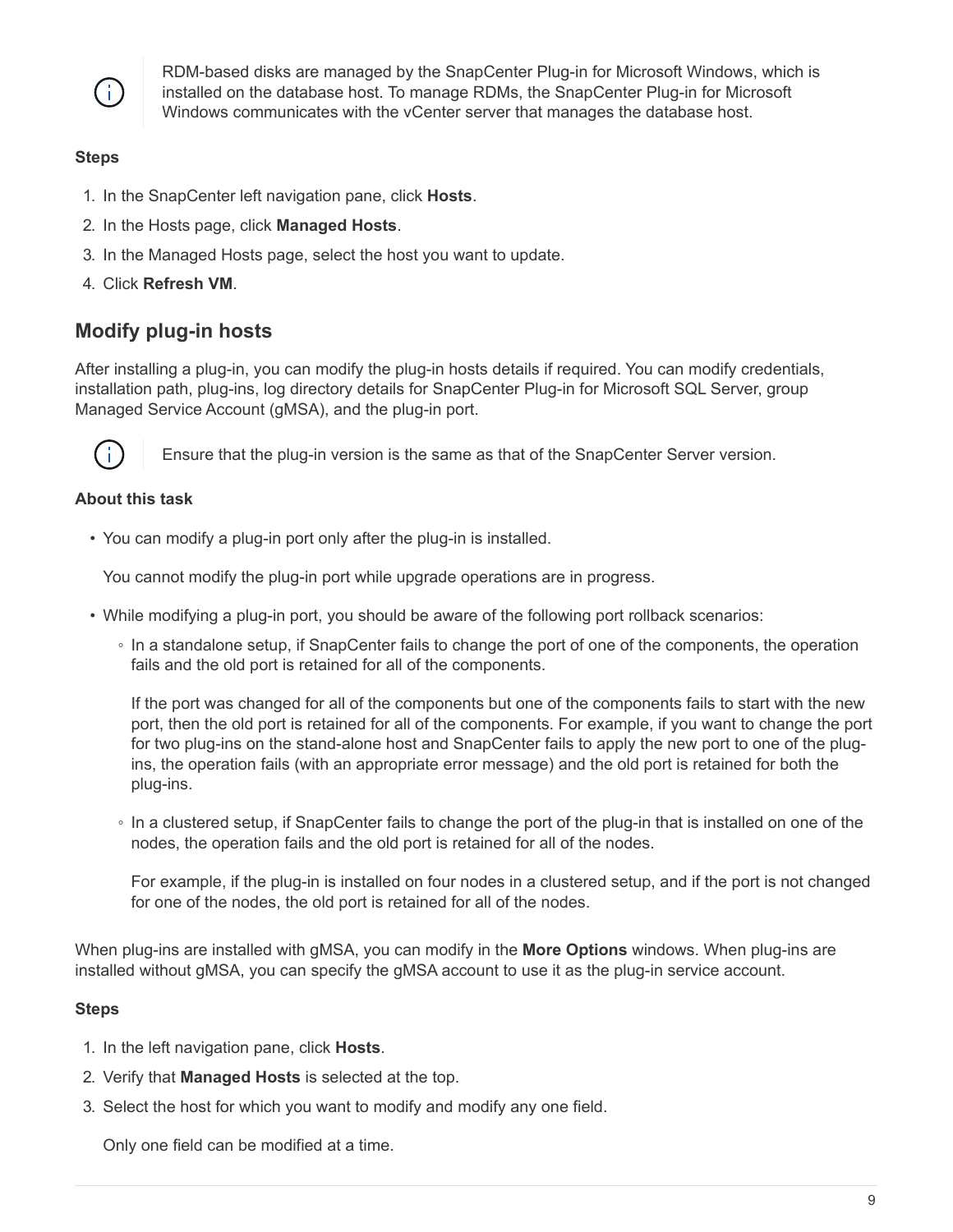4. Click **Submit**.

#### **Results**

The host is validated and added to SnapCenter Server.

### **Start or restart plug-in services**

Starting the SnapCenter plug-in services enable you to start services if they are not running or restart them if they are running. You might want to restart services after maintenance has been performed.

You should ensure that no jobs are running when restarting the services.

#### **Steps**

- 1. In the left navigation pane, click **Hosts**.
- 2. In the Hosts page, click **Managed Hosts**.
- 3. In the Managed Hosts page, select the host you want to start.
- 4. Click icon and click **Start Service** or **Restart Service**.

You can start or restart service of multiple hosts simultaneously.

## **Suspend schedules for host maintenance**

When you want to prevent the host from running any SnapCenter scheduled jobs, you can place your host in maintenance mode. You should do this before you upgrade the plug-ins or if you are performing maintenance tasks on hosts.



You cannot suspend the schedules on a host that is down because SnapCenter cannot communicate with that host.

#### **Steps**

- 1. In the left navigation pane, click **Hosts**.
- 2. In the Hosts page, click **Managed Hosts**.
- 3. In the Managed Hosts page, select the host that you want to suspend.
- 4. Click the **in** icon, and then click **Suspend Schedule** to place the host for this plug-in in maintenance mode.

You can suspend the schedule of multiple hosts simultaneously.



You do not have to stop the plug-in service first. The plug-in service can be in a running or stopped state.

#### **Results**

After you suspend the schedules on the host, the Managed Hosts page shows **Suspended** in the Overall status field for the host.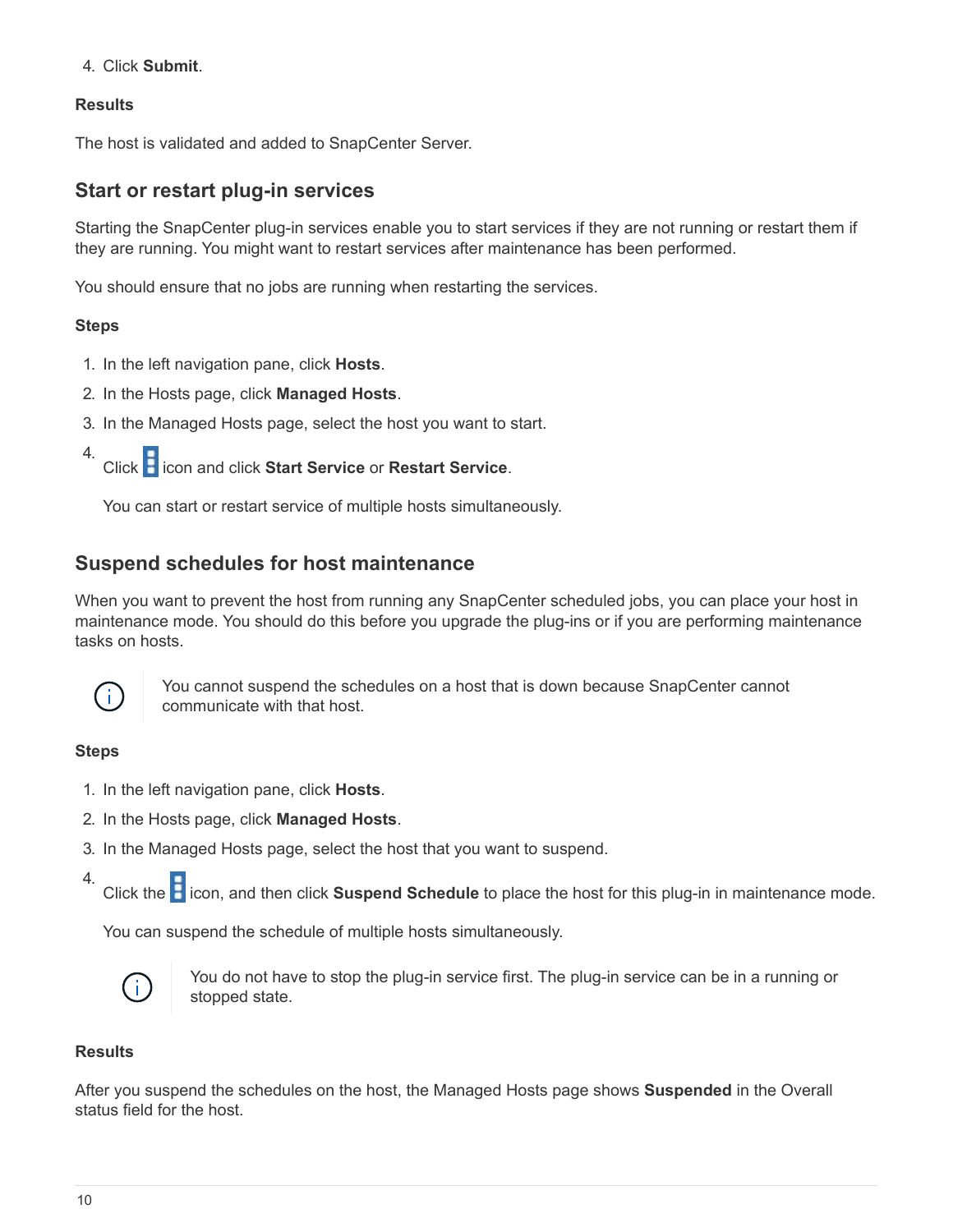After you complete host maintenance, you can bring the host out of maintenance mode by clicking **Activate Schedule**. You can activate the schedule of multiple hosts simultaneously.

## <span id="page-12-0"></span>**Operations supported from the Resources page**

You can discover resources and perform data protection operations from the Resources page. The operations you can perform differ based on the plug-in you are using to manage your resources.

From the Resources page, you can perform the following tasks:

| You can<br>perform<br>these tasks                                | <b>Exchange</b><br><b>Server</b> | For Microsoft For Microsoft For Microsoft For Oracle<br><b>SQL Server</b> | <b>Windows</b> | <b>Database</b> | <b>For SAP</b><br><b>HANA</b><br><b>Database</b> | <b>For Custom</b><br><b>Plug-ins</b> |
|------------------------------------------------------------------|----------------------------------|---------------------------------------------------------------------------|----------------|-----------------|--------------------------------------------------|--------------------------------------|
| Determine<br>whether<br>resources are<br>available for<br>backup | Yes                              | Yes                                                                       | Yes            | Yes             | Yes                                              | Yes                                  |
| Perform on-<br>demand<br>backup of a<br>resource                 | Yes                              | Yes                                                                       | Yes            | Yes             | Yes                                              | Yes                                  |
| Restore from<br>backups                                          | Yes                              | Yes                                                                       | Yes            | Yes             | Yes                                              | Yes                                  |
| Clone<br>backups                                                 | No                               | Yes                                                                       | Yes            | Yes             | Yes                                              | Yes                                  |
| Manage<br>backups                                                | Yes                              | Yes                                                                       | Yes            | Yes             | Yes                                              | Yes                                  |
| Manage<br>clones                                                 | <b>No</b>                        | Yes                                                                       | Yes            | Yes             | Yes                                              | Yes                                  |
| Manage<br>policies                                               | Yes                              | Yes                                                                       | Yes            | Yes             | Yes                                              | Yes                                  |
| Manage<br>storage<br>connections                                 | Yes                              | Yes                                                                       | Yes            | Yes             | Yes                                              | Yes                                  |
| Mount<br>backups                                                 | <b>No</b>                        | <b>No</b>                                                                 | <b>No</b>      | Yes             | <b>No</b>                                        | <b>No</b>                            |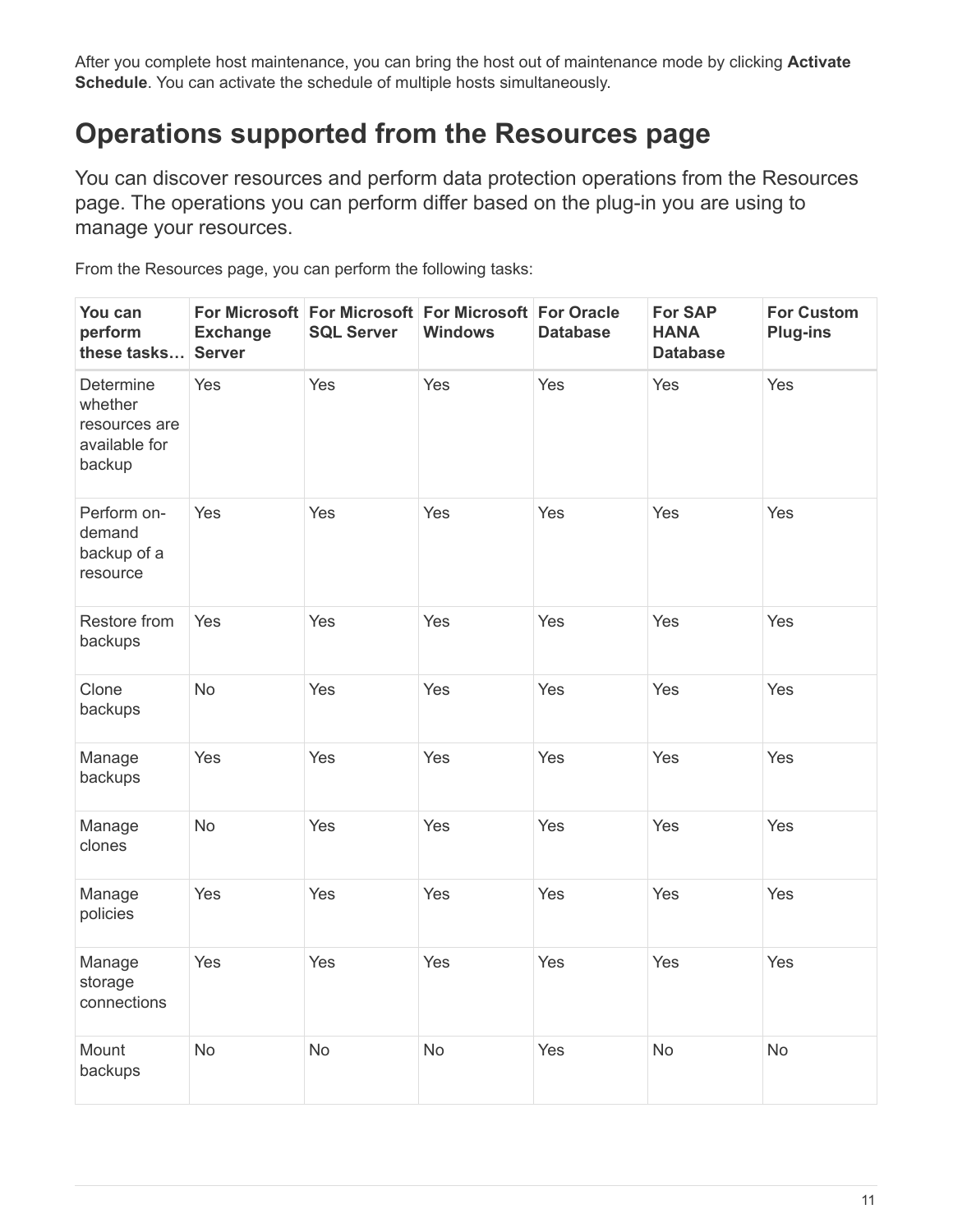| You can<br>perform<br>these tasks | <b>Exchange</b><br><b>Server</b> | For Microsoft For Microsoft For Microsoft For Oracle<br><b>SQL Server</b> | <b>Windows</b> | <b>Database</b> | <b>For SAP</b><br><b>HANA</b><br><b>Database</b> | <b>For Custom</b><br><b>Plug-ins</b> |
|-----------------------------------|----------------------------------|---------------------------------------------------------------------------|----------------|-----------------|--------------------------------------------------|--------------------------------------|
| <b>Unmount</b><br>backups         | No.                              | No.                                                                       | No.            | Yes             | <b>No</b>                                        | No                                   |
| View details                      | Yes                              | Yes                                                                       | Yes            | Yes             | Yes                                              | Yes                                  |

## <span id="page-13-0"></span>**Manage policies**

You can detach policies from a resource or resource group, modify, delete, view, and copy.

## **Modify policies**

You can modify the replication options, Snapshot copy retention settings, error retry count, or scripts information while a policy is attached to a resource or resource group. You can modify the schedule type (frequency) only after you detach a policy.

#### **About this task**

Modifying the schedule type in a policy requires additional steps because the SnapCenter Server registers the schedule type only at the time the policy is attached to a resource or resource group.

| If you want to                   | Then                                                                                                                                                                                                                                                                              |
|----------------------------------|-----------------------------------------------------------------------------------------------------------------------------------------------------------------------------------------------------------------------------------------------------------------------------------|
| Add an additional schedule type  | Create a new policy and attach it to the necessary<br>resources or resource groups.                                                                                                                                                                                               |
|                                  | For example, if a resource group policy specifies only<br>hourly backups and you want to add daily backups<br>also, you can create a policy with a daily schedule<br>type and add it to the resource group. The resource<br>group would then have two policies: hourly and daily. |
| Remove or change a schedule type | Perform the following:                                                                                                                                                                                                                                                            |
|                                  | 1. Detach the policy from every resource and<br>resource group that uses that policy.                                                                                                                                                                                             |
|                                  | 2. Modify the schedule type.                                                                                                                                                                                                                                                      |
|                                  | 3. Attach the policy again to all the resources and<br>resource groups.                                                                                                                                                                                                           |
|                                  | For example, if a policy specifies hourly backups and<br>you want to change that to daily backups, you must<br>detach the policy first.                                                                                                                                           |

#### **Steps**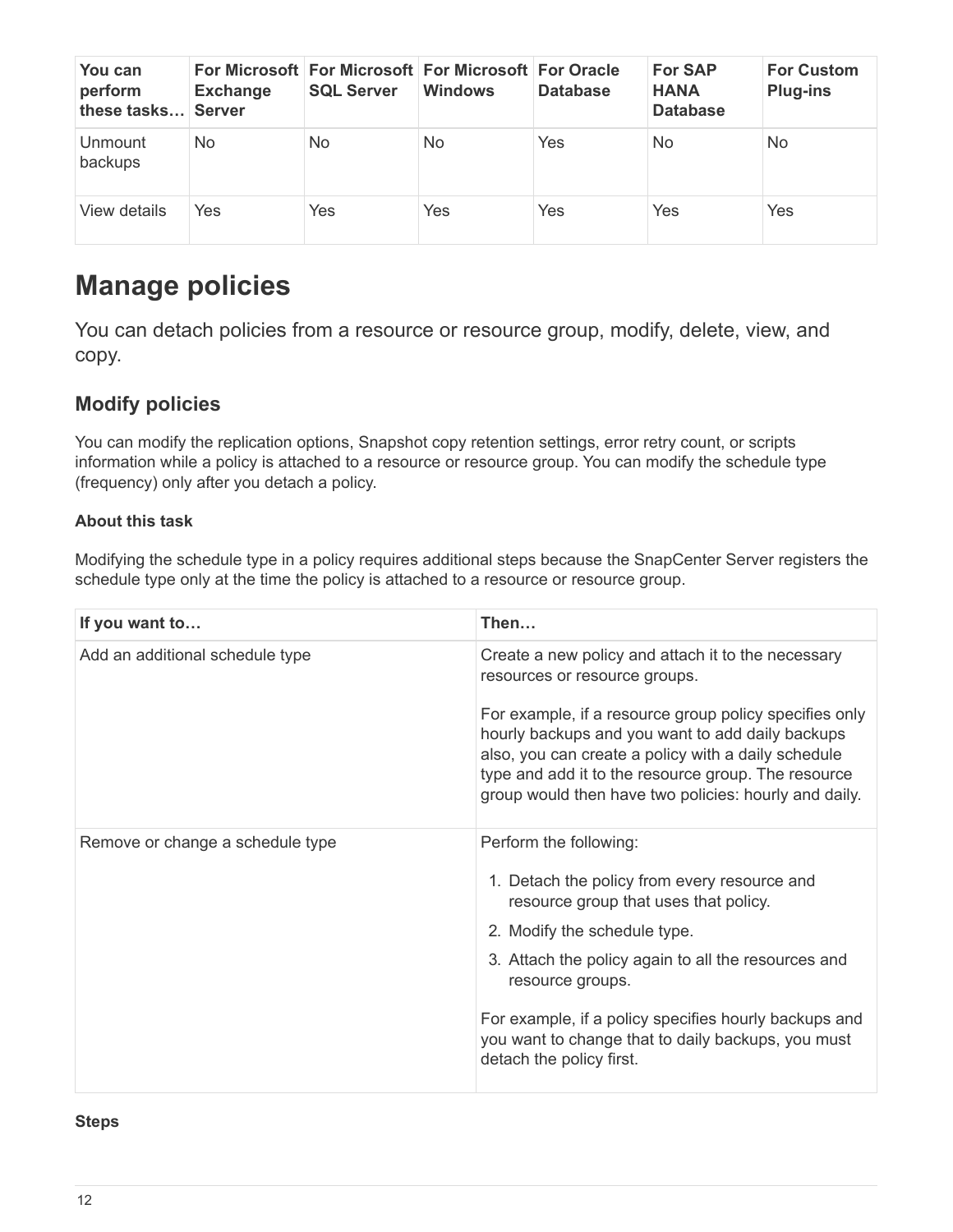- 1. In the left navigation pane, click **Settings**.
- 2. In the Settings page, click **Policies**.
- 3. Select the policy, and then click **Modify**.
- 4. Modify the information, and then click **Finish**.

### **Detach policies**

You can detach policies from a resource or resource group any time that you no longer want those policies to govern data protection for the resources. You must detach a policy before you can delete it or before you modify the schedule type.

#### **Steps**

- 1. In the left navigation pane, click **Resources**, and then select the appropriate plug-in from the list.
- 2. In the Resources page, select **Resource Group** from the **View** list.
- 3. Select the resource group, and then click **Modify Resource Group**.
- 4. In the Policies page of the Modify Resource Group wizard, from the drop-down list, clear the check mark next to the policies you want to detach.
- 5. Make any additional modifications to the resource group in the rest of the wizard, and then click **Finish**.

## **Delete policies**

If you no longer require policies, you might want to delete them.

#### **What you will need**

You should detach the policy from resource or resource groups if the policy is associated with any resource or resource groups.

#### **Steps**

- 1. In the left navigation pane, click **Settings**.
- 2. In the Settings page, click **Policies**.
- 3. Select the policy, and then click **Delete**.
- 4. Click **Yes**.

## <span id="page-14-0"></span>**Manage resource groups**

You can perform various operations on resource groups.

You can perform the following tasks related to resource groups:

• Modify a resource group by selecting the resource group and clicking **Modify Resource Group** to edit the information you provided while creating the resource group.



You can change the schedule while modifying the resource group. However, to change the schedule type you must modify the policy.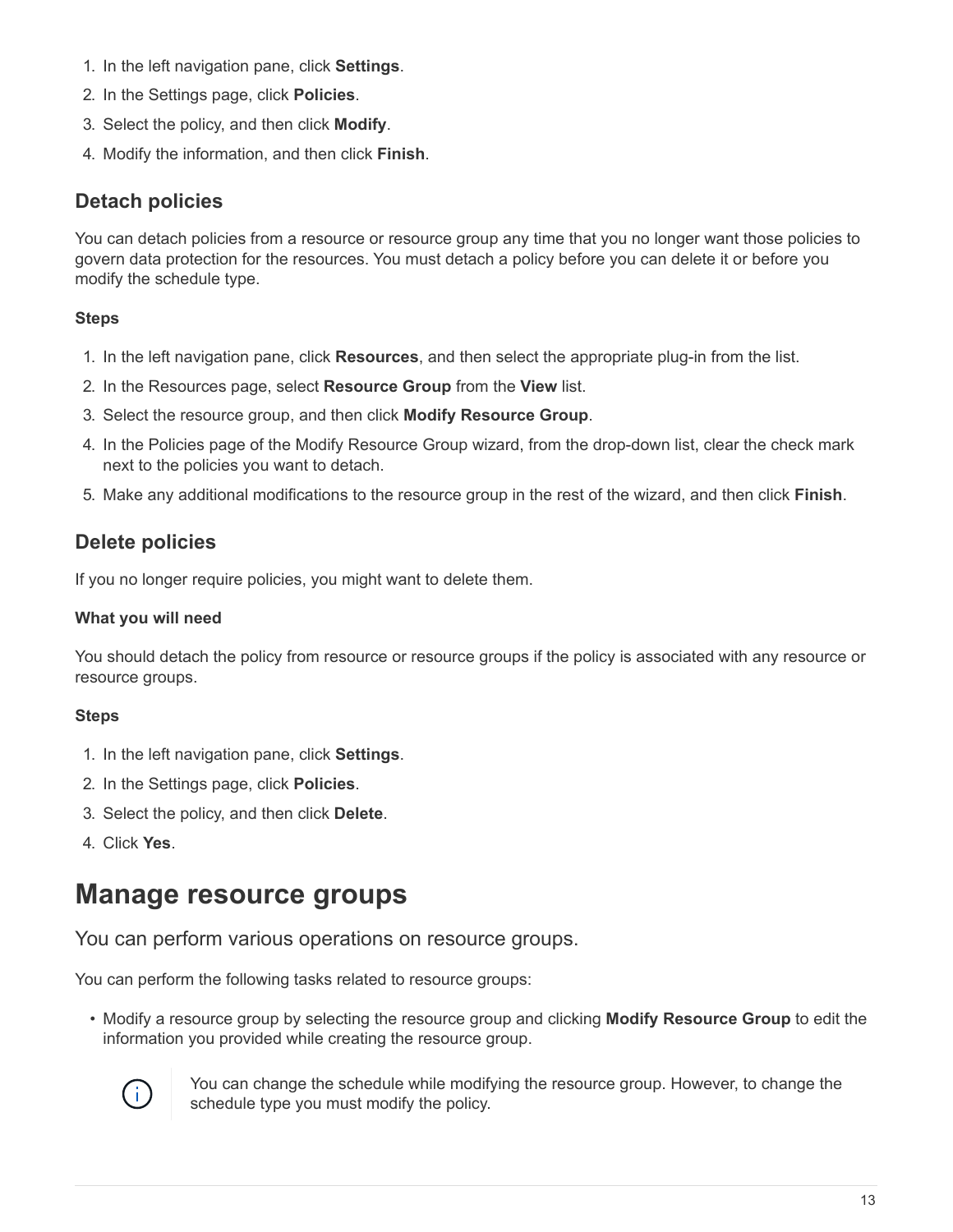

If you remove resources from a resource group, the backup retention settings defined in the policies currently attached to the resource group will continue to be applied to the removed resources.

- Create a backup of a resource group.
- Create a clone of a backup.

You can clone from the existing backups of SQL, Oracle, Windows file systems, custom applications, and SAP HANA database resources or resource groups.

• Create a clone of a resource group.

This operation is supported only for SQL resource groups (which contains only databases). You can configure a schedule for cloning a resource group (clone lifecycle).

- Prevent scheduled operations on resource groups from starting.
- Delete a resource group.

#### **Stop and resume operations on resource groups**

You can temporarily disable scheduled operations from starting on a resource group. Later when you want, you can enable those operations.

#### **Steps**

- 1. In the left navigation pane, click **Resources**, and then select the appropriate plug-in from the list.
- 2. In the Resources page, select **Resource Group** from the **View** list.
- 3. Select the resource group and click **Maintenance**.
- 4. Click **OK**.

If you want to resume operations on the resource group that you had put on maintenance mode, select the resource group and click **Production**.

#### **Delete resource groups**

You can delete a resource group if you no longer need to protect the resources in the resource group. You must ensure that resource groups are deleted before you remove plug-ins from SnapCenter.

#### **About this task**

You should manually delete all clones created for any of the resources in the resource group. You can optionally force the deletion of all backups, metadata, policies, and Snapshot copies associated with the resource group.

#### **Steps**

- 1. In the left navigation pane, click **Resources**, and then select the appropriate plug-in from the list.
- 2. In the Resources page, select **Resource Group** from the **View** list.
- 3. Select the resource group, and then click **Delete**.
- 4. Optional: Select the **Delete backups and detach policies associated with this Resource Group** check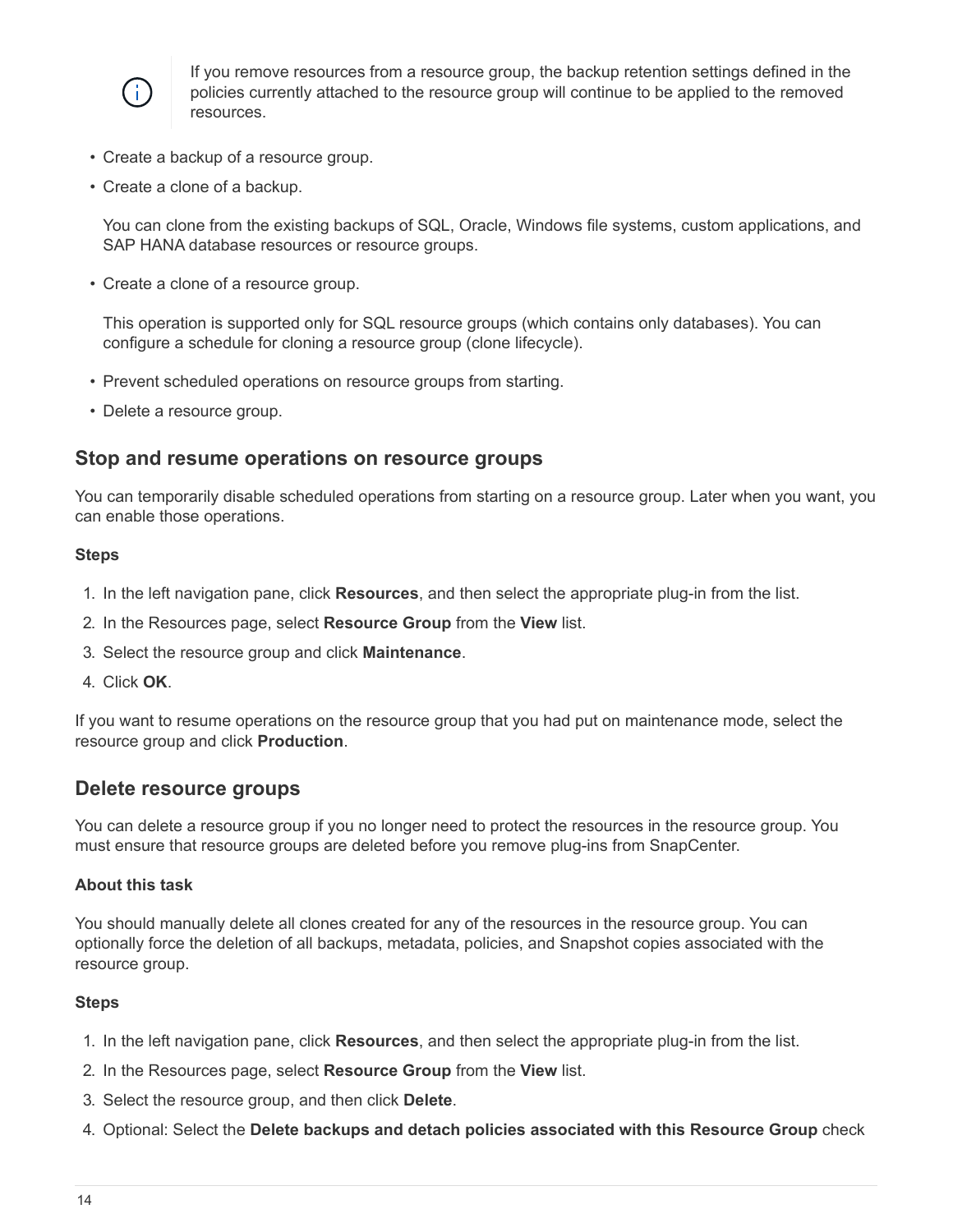box to remove all backups, metadata, policies, and Snapshot copies associated with the resource group.

5. Click **OK**.

## <span id="page-16-0"></span>**Manage backups**

You can rename and delete backups. You can also delete multiple backups simultaneously.

## **Rename backups**

You can rename backups if you want to provide a better name to improve searchability.

#### **Steps**

- 1. In the left navigation pane, click **Resources**, and then select the appropriate plug-in from the list.
- 2. In the Resources page either select the resource or resource group from the **View** drop-down list.
- 3. Select the resource or resource group from the list.

The resource or resource group topology page is displayed. If the resource or resource group is not configured for data protection, the Protect wizard is displayed instead of the topology page.

4. From the Manage Copies view, select **Backups** from the primary storage systems.

You cannot rename the backups that are on the secondary storage system.

If you have cataloged the backups of Oracle databases using Oracle Recovery Manager (RMAN), you cannot rename those cataloged backups.

- 5.
- Select the backup, and then click  $\mathbf{I}$ .
- 6. In the **Rename backup as** field, enter a new name and click **OK**.

## **Delete backups**

You can delete backups if you no longer require the backup for other data protection operations.

#### **What you will need**

You must have deleted the associated clones before deleting a backup.



If a backup is associated with a cloned resource, you cannot delete the backup.

#### **Steps**

- 1. In the left navigation pane, click **Resources**, and then select the appropriate plug-in from the list.
- 2. In the Resources page either select the resource or resource group from the **View** drop-down list.
- 3. Select the resource or resource group from the list.

The resource or resource group topology page is displayed.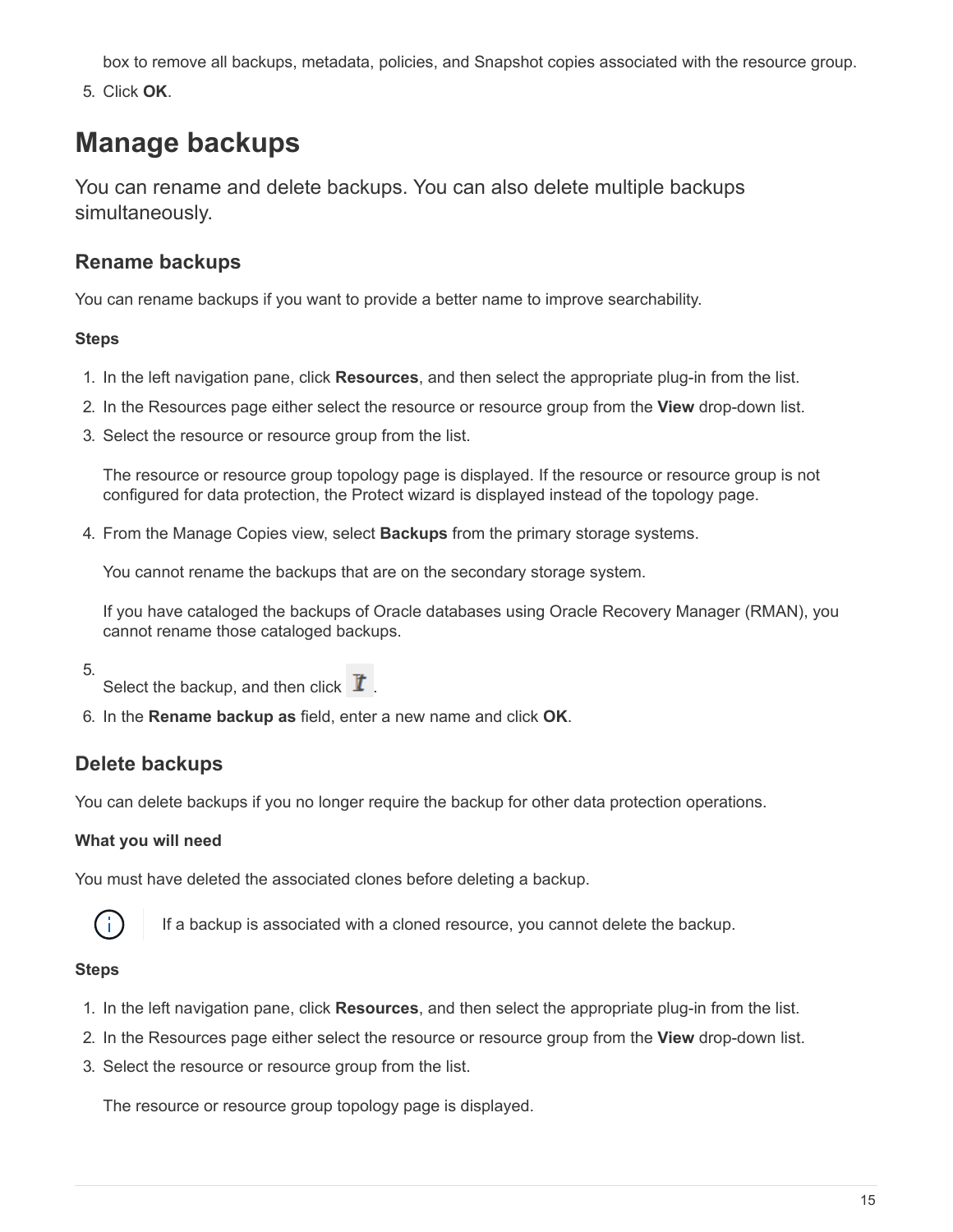4. From the Manage Copies view, select **Backups** from the primary storage systems.

You cannot delete the backups that are on the secondary storage system.

5. Select the backup, and then click  $\blacksquare$ .

If you are deleting a SAP HANA database backup, the associated SAP HANA catalogs of the backup are also deleted.



If the last remaining backup is deleted, the associated HANA catalog entries cannot be deleted.

6. Click **OK**.



If you have some stale database backups in SnapCenter which do not have corresponding backups on the storage system, you must use remove-smbackup command to clean up these stale backup entries. If the stale backups were cataloged, they will be uncataloged from the recovery catalog database.

## <span id="page-17-0"></span>**Delete clones**

You can delete clones if you find them no longer necessary.

#### **About this task**

You cannot delete clones that acts like source for other clones.

For example, if the production database is db1, database clone1 is cloned from backup of db1 and subsequently clone1 is protected. The database clone2 is cloned from backup of clone1. If you decide to delete clone1, you must first delete clone2, and then delete clone1.

#### **Steps**

- 1. In the left navigation pane, click **Resources**, and then select the appropriate plug-in from the list.
- 2. In the Resources page, either select the resource or resource group from the **View** drop-down list.
- 3. Select the resource or resource group from the list.

The resource or the resource group topology page is displayed.

- 4. From the Manage Copies view, select **Clones** either from the primary or secondary (mirrored or replicated) storage systems.
- 5. Select the clone, and then click  $\blacksquare$ .

If you are deleting SAP HANA database clones, in the Delete Clone page, perform the following actions:

- a. In the **Pre clone delete** field, enter the commands that should be run before deleting the clone.
- b. In the **Unmount** field, enter the command to unmount the clone before deleting the clone.
- 6. Click **OK**.

#### **After you finish**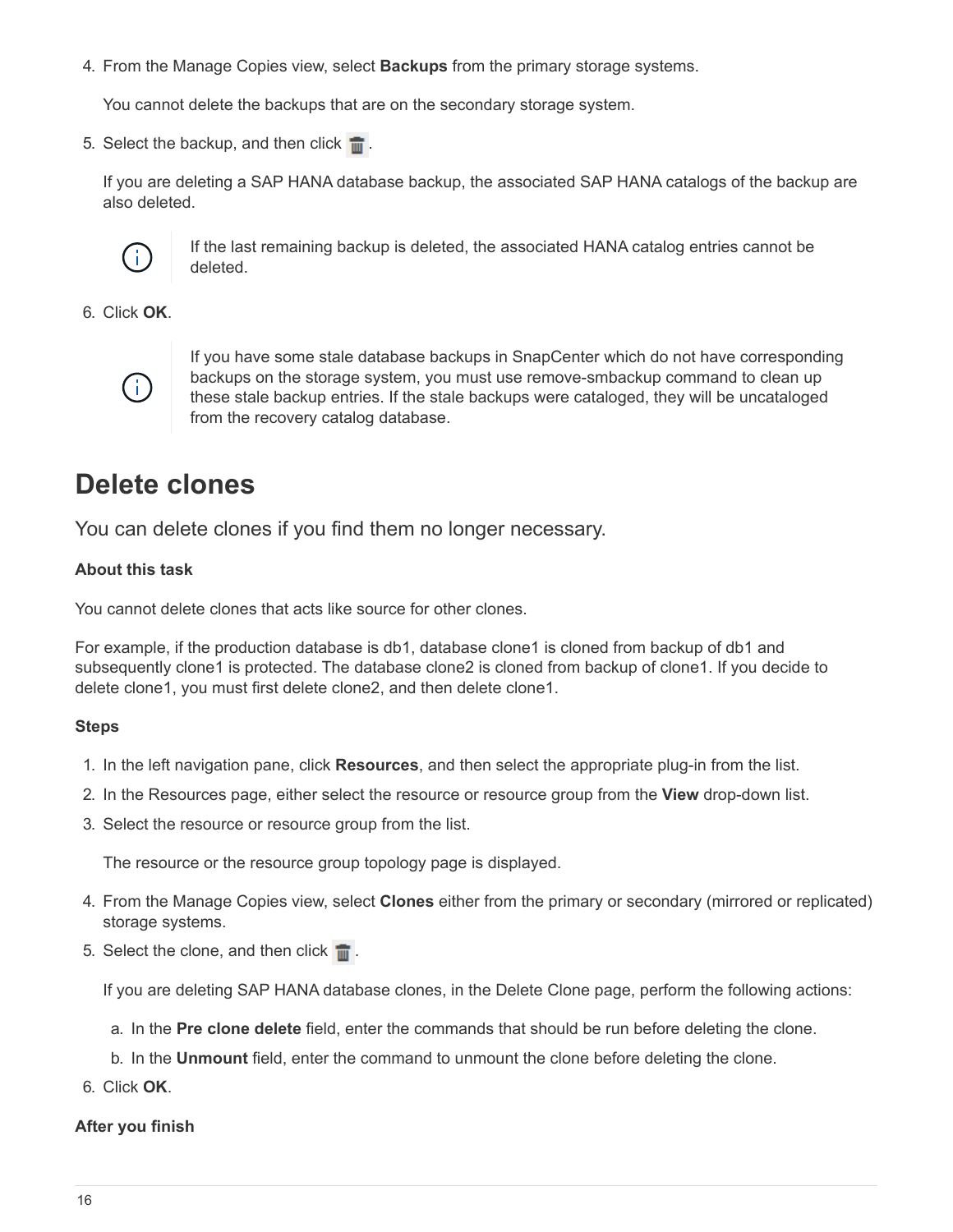Sometimes the file systems are not deleted. You must increase the value of the CLONE\_DELETE\_DELAY parameter by running the following command:./sccli Set-SmConfigSettings



The CLONE\_DELETE\_DELAY parameter specifies the number of seconds to wait after completing the deletion of application clone and before starting the deletion of file system.

After modifying the value of the parameter, restart the SnapCenter Plug-in Loader (SPL) service.

## <span id="page-18-0"></span>**Monitor jobs, schedules, events, and logs**

You can monitor the progress of your jobs, get information about scheduled jobs, and review events and logs from the Monitor page.

## **Monitor jobs**

You can view information about SnapCenter backup, clone, restore, and verification jobs. You can filter this view based on start and end date, type of job, resource group, policy, or SnapCenter plug-in. You can also get additional details and log files for specified jobs.

You can also monitor jobs related to SnapMirror and SnapVault operations.



You can monitor only the jobs that you created and that are relevant to you unless you are assigned SnapCenter Admin or another super user role.

You can perform the following tasks related to monitoring jobs:

- Monitor backup, clone, restore, and verification operations.
- View job details and reports.
- Stop a scheduled job.

#### **Monitor schedules**

You might want to view current schedules to determine when the operation starts, when it was last run, and when it runs next. You can also determine the host on which the operation runs, along with the operation's resource group and policy information.

#### **Steps**

- 1. In the left navigation pane, click **Monitor**.
- 2. In the Monitor page, click **Schedules**.
- 3. Select the resource group and the schedule type.
- 4. View the list of scheduled operations.

### **Monitor events**

You can view a list of SnapCenter events in the system, such as when a user creates a resource group or when the system initiates activities, such as creating a scheduled backup. You might want to view events to determine if an operation such as a backup or a restore operation is currently in progress.

#### **About this task**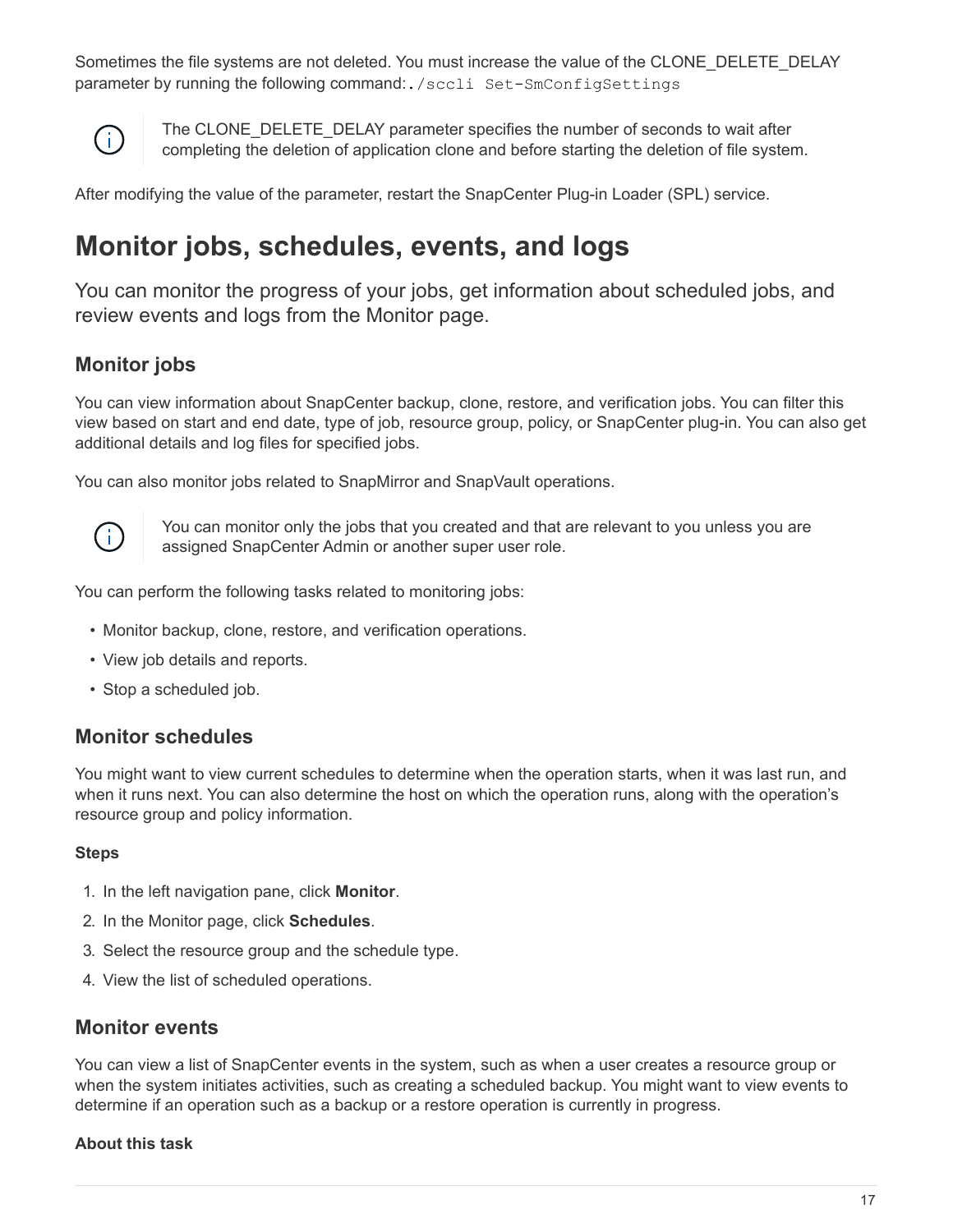All job information appears in the Events page. For example, when a backup job starts, a "backup start" event appears. When the backup completes, a "backup complete" event appears.

#### **Steps**

- 1. In the left navigation pane, click **Monitor**.
- 2. In the Monitor page, click **Events**.
- 3. (Optional) In the Filter box, enter the start or end date, category of event (such as backup, resource group, or policy) and severity level, and click **Apply**. Alternatively, enter characters in the Search box.
- 4. View the list of events.

## **Monitor logs**

You can view and download SnapCenter Server logs, SnapCenter host agent logs, and plug-in logs. You might want to view the logs to help with troubleshooting.

#### **About this task**

You can filter the logs to show only a specific log severity level:

- Debug
- Info
- Warn
- Error
- Fatal

You can also obtain job level logs, for example, logs that help you troubleshoot the reason for a backup job failure. For job level logs, use the **Monitor** > **Jobs** option.

#### **Steps**

- 1. In the left navigation pane, click **Monitor**.
- 2. In the Jobs page, select a job and click Download logs.

The downloaded zipped folder contains the job logs and the common logs. The zipped folder name contains the job id and job type selected.

- 3. In the Monitor page, click **Logs**.
- 4. Select the log type, host, and instance.

If you select log type as **plugin**, you can select a host or SnapCenter plug-in. You cannot do this if the log type is **server**.

5. To filter the logs by a specific source, message, or log level, click the filter icon at the top of the column heading.

To show all logs, choose **Greater than or equal to** as the Debug level.

#### 6. Click **Refresh**.

7. View the list of logs.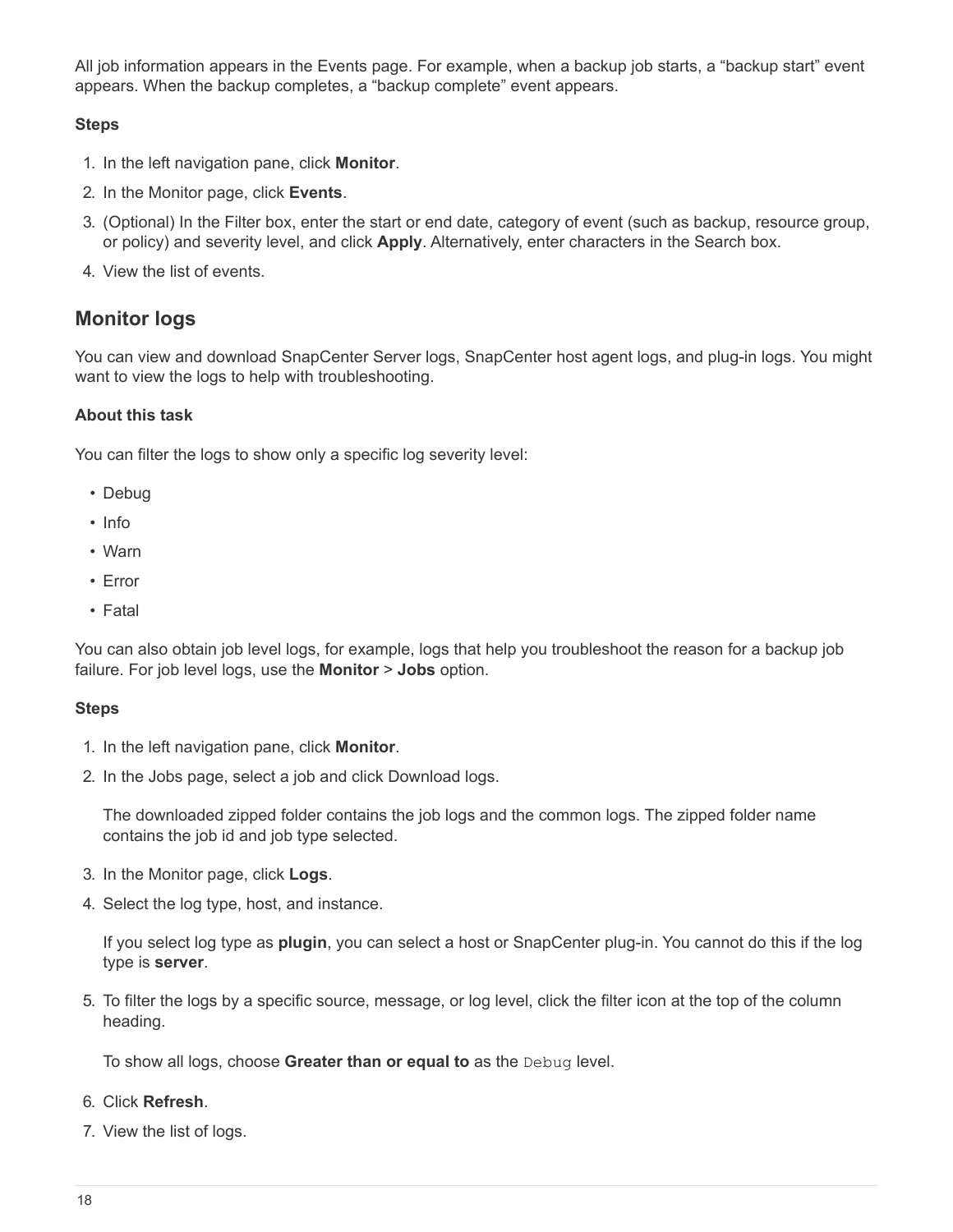8. Click **Download** to download the logs.

The downloaded zipped folder contains the job logs and the common logs. The zipped folder name contains the job id and job type selected.

In large configurations for optimum performance, you should set the log settings for SnapCenter to minimal level by using the PowerShell cmdlet.

```
Set-SmLogSettings -LogLevel All -MaxFileSize 10MB -MaxSizeRollBackups 10
-JobLogsMaxFileSize 10MB -Server
```


To access health or configuration information after a failover job finishes, run the cmdlet Get-SmRepositoryConfig.

## **Remove jobs and logs from SnapCenter**

You can remove backup, restore, clone, and verification jobs and logs from SnapCenter. SnapCenter stores successful and failed job logs indefinitely unless you remove them. You might want to remove them to replenish storage.

#### **About this task**

There must be no jobs currently in operation. You can remove a specific job by providing a Job ID or you can remove jobs within a specified period.

You do not need to place the host in maintenance mode to remove jobs.

#### **Steps**

- 1. Launch PowerShell.
- 2. From the command prompt, enter: Open-SMConnection
- 3. From the command prompt, enter: Remove-SmJobs
- 4. In the left navigation pane, click **Monitor**.
- 5. In the Monitor page, click **Jobs**.
- 6. In the Jobs page, review the status of the job.

#### **Find more information**

The information regarding the parameters that can be used with the cmdlet and their descriptions can be obtained by running *Get-Help command\_name*. Alternatively, you can also refer to the [SnapCenter Software](https://library.netapp.com/ecm/ecm_download_file/ECMLP2877143) [Cmdlet Reference Guide.](https://library.netapp.com/ecm/ecm_download_file/ECMLP2877143)

## <span id="page-20-0"></span>**Overview of SnapCenter reporting capabilities**

SnapCenter provides a variety of reporting options that enable you to monitor and manage your system health and operation success.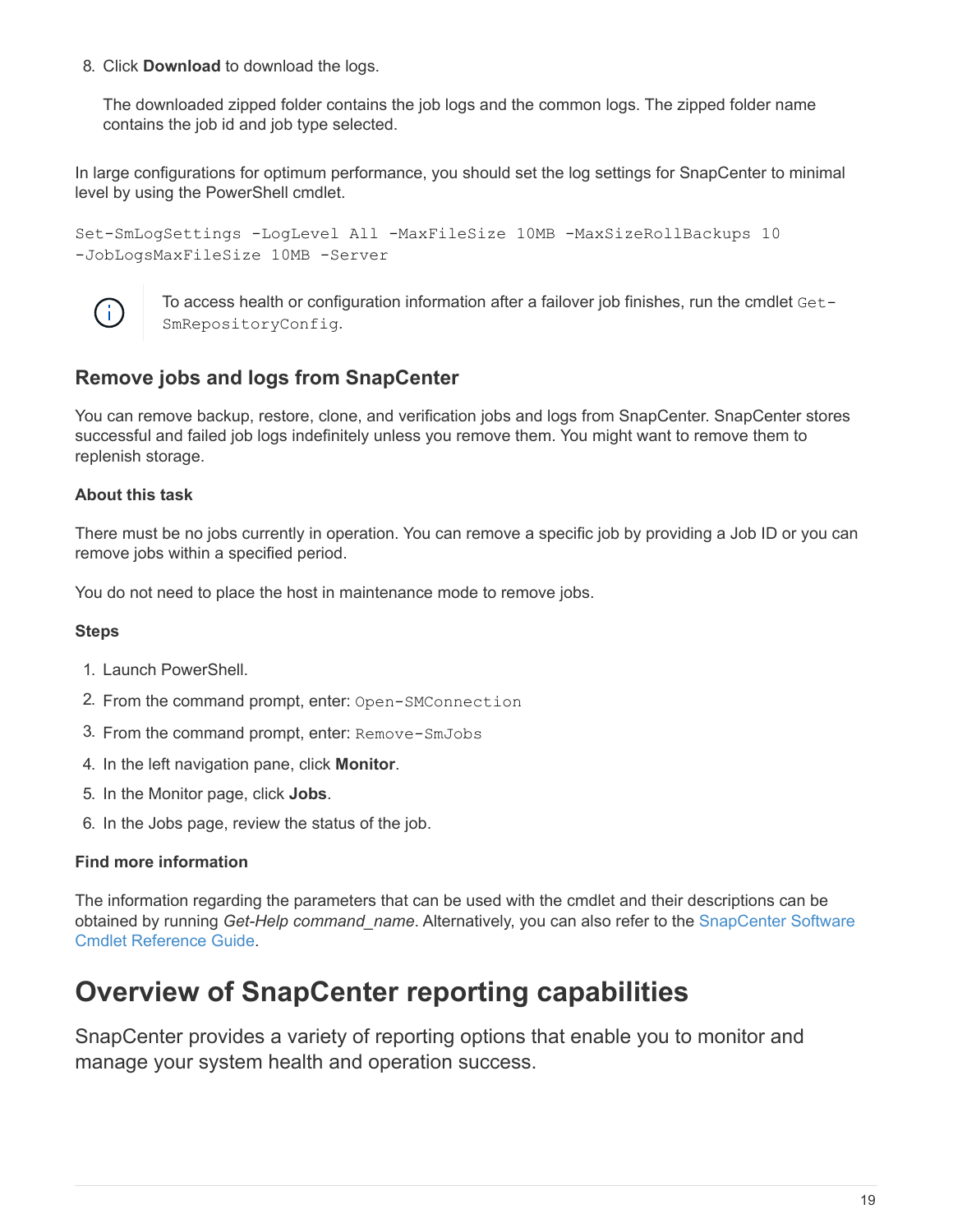| <b>Report type</b>       | <b>Description</b>                                                                                                                                                                                                                                                                                                                                                                                                                                                                                                        |
|--------------------------|---------------------------------------------------------------------------------------------------------------------------------------------------------------------------------------------------------------------------------------------------------------------------------------------------------------------------------------------------------------------------------------------------------------------------------------------------------------------------------------------------------------------------|
| <b>Backup Report</b>     | The Backup Report provides overall data about<br>backup trends for your SnapCenter environment, the<br>backup success rate, and some information about<br>each backup performed during the specified time. If a<br>backup is deleted, the report does not display any<br>status information for the deleted backup. The Backup<br>Detail Report provides detailed information about a<br>specified backup job and lists the resources<br>successfully backed up and any that have failed.                                 |
| <b>Clone Report</b>      | The Clone Report provides overall data about clone<br>trends for your SnapCenter environment, the clone<br>success rate, and some information about each clone<br>job performed during the specified time. If a clone is<br>deleted, the report does not display any status<br>information for the deleted clone. The Clone Detail<br>Report provides details about the specified clone,<br>clone host, and clone job task status. If a task fails,<br>the Clone Detail Report displays information about the<br>failure. |
| <b>Restore Report</b>    | The Restore Report provides overall information<br>about restore jobs. The Restore Detail Report<br>provides details about a specified restore job,<br>including host name, backup name, job start and<br>duration, and the status of individual job tasks. If a<br>task fails, the Restore Detail Report displays<br>information about the failure.                                                                                                                                                                      |
| <b>Protection Report</b> | These reports provide protection details for resources<br>managed by all SnapCenter plug-in instances. This<br>report provides protection details for resources<br>managed by all plug-in instances. You can see an<br>overview, details of unprotected resources, resources<br>that have not been backed up when the report was<br>generated, resources of a resource group for which<br>backup operations have failed, and SnapVault status.                                                                            |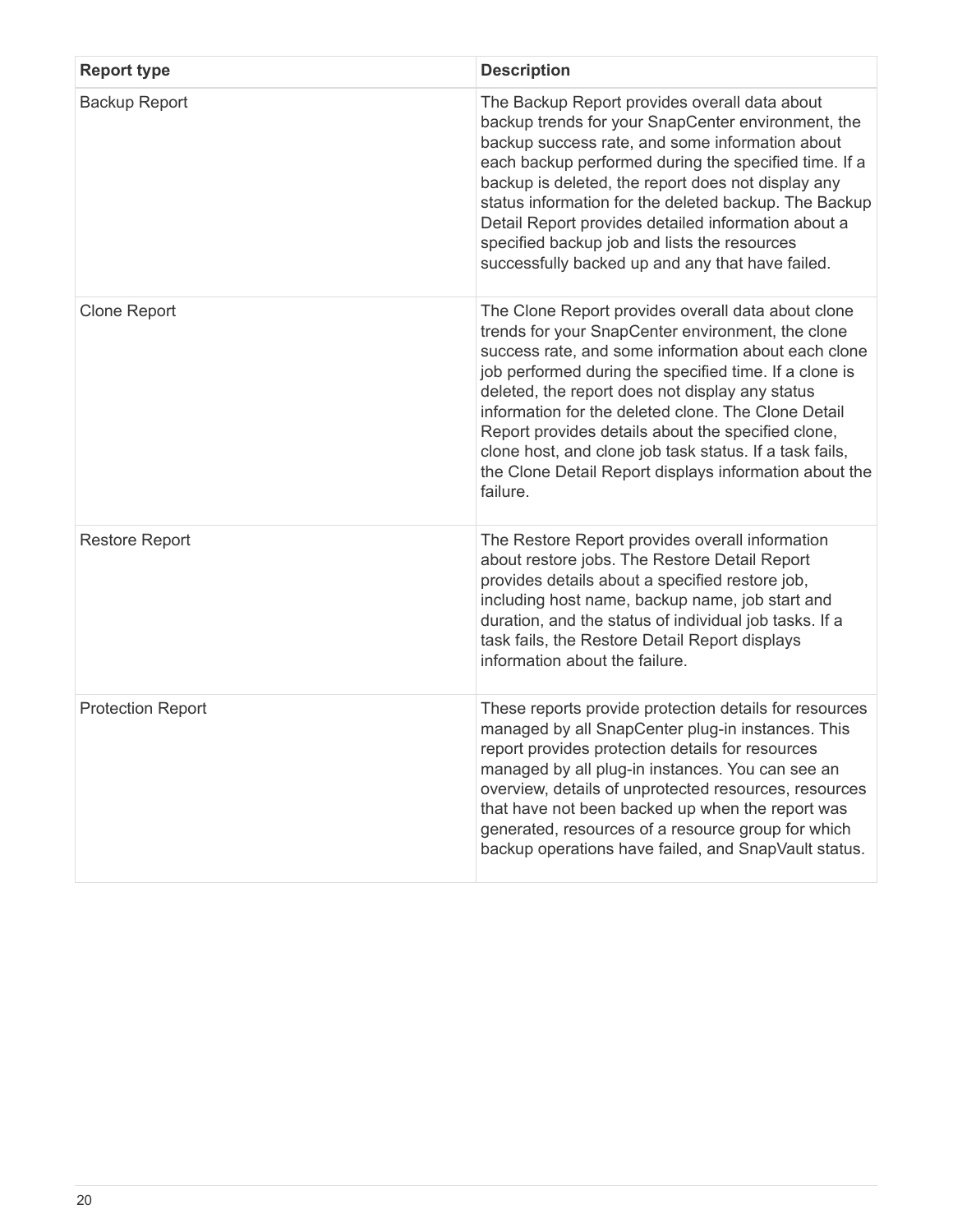| <b>Report type</b>      | <b>Description</b>                                                                                                                                                                                                                                                                                                                                                                                                                                                                                                                                                                                                                                                                                                                                                                                                                                |
|-------------------------|---------------------------------------------------------------------------------------------------------------------------------------------------------------------------------------------------------------------------------------------------------------------------------------------------------------------------------------------------------------------------------------------------------------------------------------------------------------------------------------------------------------------------------------------------------------------------------------------------------------------------------------------------------------------------------------------------------------------------------------------------------------------------------------------------------------------------------------------------|
| <b>Scheduled Report</b> | These reports are scheduled to run periodically like<br>daily, weekly or monthly. The reports are generated<br>automatically on the specified date and time and the<br>report is sent to the respective people through e-mail.<br>You can enable, disable, modify, or delete the<br>schedules. The enabled schedule can be run on<br>demand by clicking on the Run Now button. The<br>administrator can run any schedule, but the generated<br>report will contain data based on the permission<br>provided by the user who created the schedule.<br>Any other user other than Administrator will be able to<br>see or modify schedule based on their permission . If<br>All members of this role can see other members'<br>objects option is selected in the Add Role page, then<br>other members of the role will be able to see and<br>modify. |

## **Access reports**

You can use the SnapCenter Dashboard to get a quick overview of the health of your system. From the Dashboard you can drill into more details. Alternatively, you can access the detailed reports directly.

You can access reports by one of the following methods:

- In the left navigation pane, click **Dashboard**, and then click **Last Protection Summary** pie chart to see more details in the Reports page.
- In the left navigation pane, click **Reports**.

## **Filter your report**

You might want to filter your report data according to a range of parameters, depending on the level of detail and time span of information you require.

#### **Steps**

- 1. In the left navigation pane, click **Reports**.
- 2. If the Parameter view is not displayed, click the **Toggle Parameters Area** icon from the report toolbar.
- 3. Specify the time range for which you want to run your report. If you omit the end date, you retrieve all available information.
- 4. Filter your report information based on any of the following criteria:
	- Resource group
	- Host
	- Policy
	- Resource
	- Status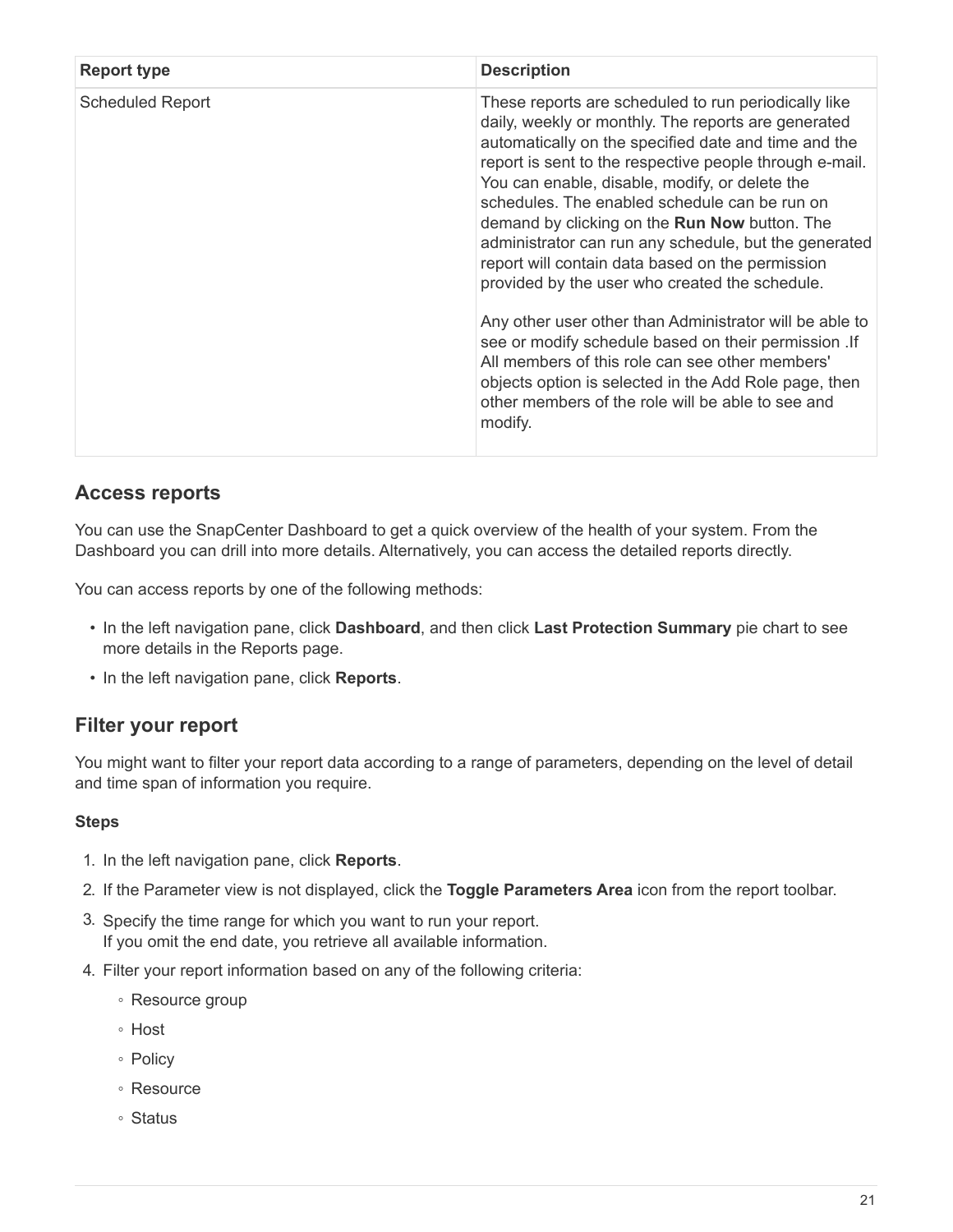◦ Plug-in Name

5. Click **Apply**.

## **Export or print reports**

Exporting SnapCenter reports enables you to view the report in a variety of alternative formats. You can also print reports.

#### **Steps**

- 1. In the left navigation pane, click **Reports**.
- 2. From the reports toolbar, perform one of the following:
	- Click the **Toggle Print Preview** icon to preview a printable report.
	- Select a format from the **Export** icon drop-down list to export a report to an alternate format.
- 3. To print a report, click the **Print** icon.
- 4. To view a specific report summary, scroll to the appropriate section of the report.

## **Set the SMTP server for email notifications**

You can specify the SMTP server to use for sending data protection job reports to yourself or to others. You can also send a test email to verify the configuration. The settings are applied globally for any SnapCenter job for which you configure email notification.

This option configures the SMTP server for sending all data protection job reports. However, if you want to have regular SnapCenter data protection job updates for a particular resource sent to yourself or to others so that you can monitor the status of those updates, you can configure the option to email the SnapCenter reports when you are creating a resource group.

#### **Steps**

- 1. In the left navigation pane, click **Settings**.
- 2. In the Settings page, click **Global Settings**.
- 3. Enter the SMTP server and click **Save**.
- 4. To send a test email, enter the email address from and to which you will send the email, enter the subject, and click **Send**.

## **Configure the option to email reports**

If you want to have regular SnapCenter data protection job updates sent to yourself or to others so that you can monitor the status of those updates, you can configure the option to email the SnapCenter reports when you are creating a resource group.

#### **What you will need**

You must have configured your SMTP server on the Global Settings page under Settings.

### **Steps**

1. In the left navigation pane, click **Resources**, and then select the appropriate plug-in from the list.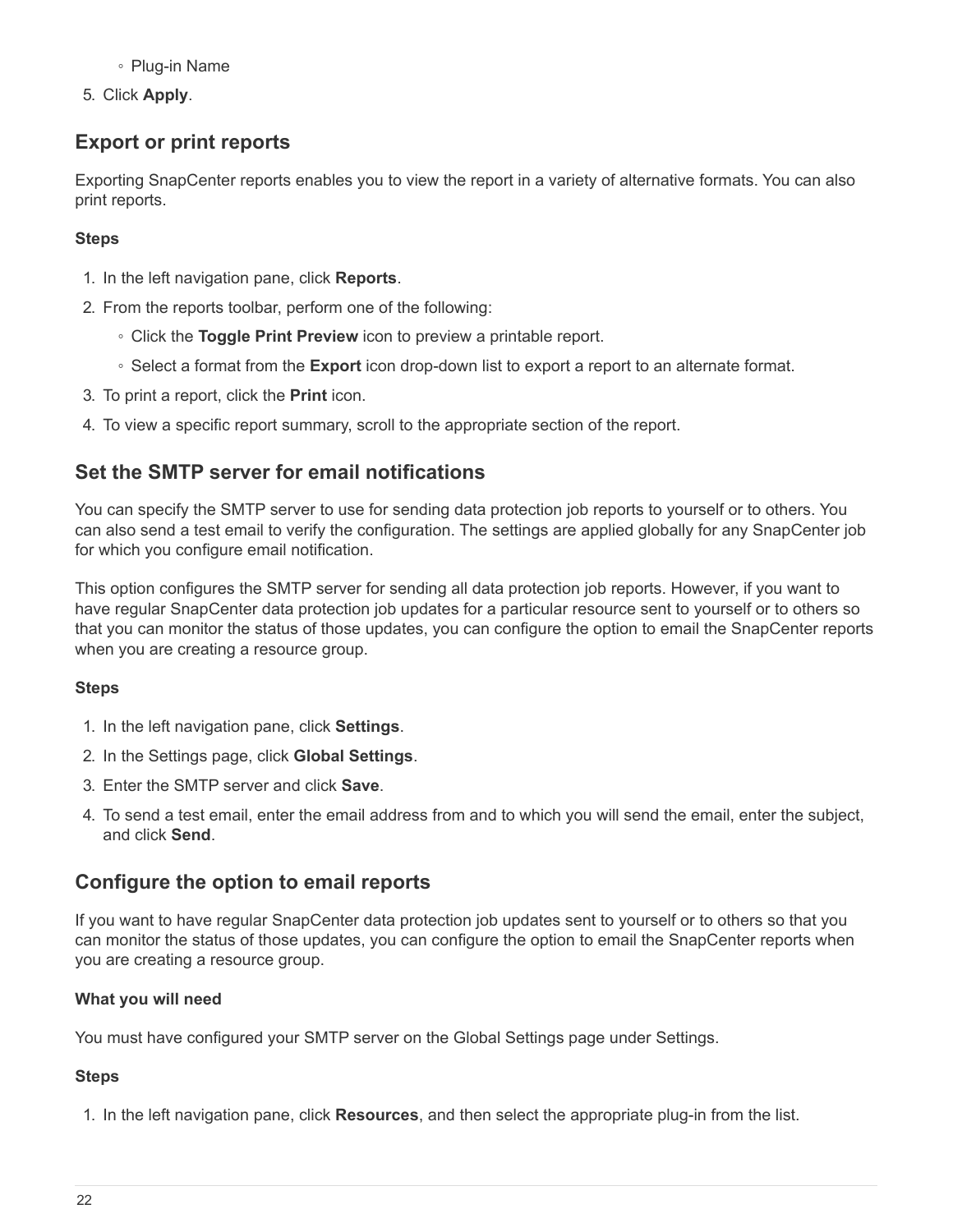- 2. Select the type of resource you want to view and click **New Resource Group**, or select an existing resource group and click **Modify** to configure email reports for an existing resource group.
- 3. In the Notification panel of the New Resource Group wizard, select from the pull-down menu whether you want to receive reports always, on failure, or on failure or warning.
- 4. Enter the address the email is sent from, the address the email is sent to, and the subject of the email.

## <span id="page-24-0"></span>**Manage the SnapCenter Server repository**

Information related to various operations performed from SnapCenter is stored in the SnapCenter Server database repository. You must create backups of the repository to protect the SnapCenter Server from data loss.

The SnapCenter Server repository is sometimes referred to as the NSM database.

### **Prerequisites for protecting the SnapCenter repository**

Your environment should meet certain prerequisites to protect the SnapCenter repository.

• Managing storage virtual machine (SVM) connections

You should configure the storage credentials.

• Provisioning hosts

At least one NetApp storage disk should be present on the SnapCenter repository host. If a NetApp disk is not present on the SnapCenter repository host, you must create one.

For details about adding hosts, setting up SVM connections, and provisioning hosts, see the installation instructions.

• Provisioning iSCSI LUN or VMDK

For high availability (HA) configuration, you can provision either a iSCSI LUN or a VMDK in one of the SnapCenter Servers.

### **Back up the SnapCenter repository**

Backing up the SnapCenter Server repository helps protect it from data loss. You can back up the repository by running the *Protect-SmRepository* cmdlet.

#### **About this task**

The *Protect-SmRepository* cmdlet accomplishes the following tasks:

- Creates a resource group and a policy
- Creates a backup schedule for the SnapCenter repository

#### **Steps**

- 1. Launch PowerShell.
- 2. On the SnapCenter Server host, establish a session using the *Open-SmConnection* cmdlet, and then enter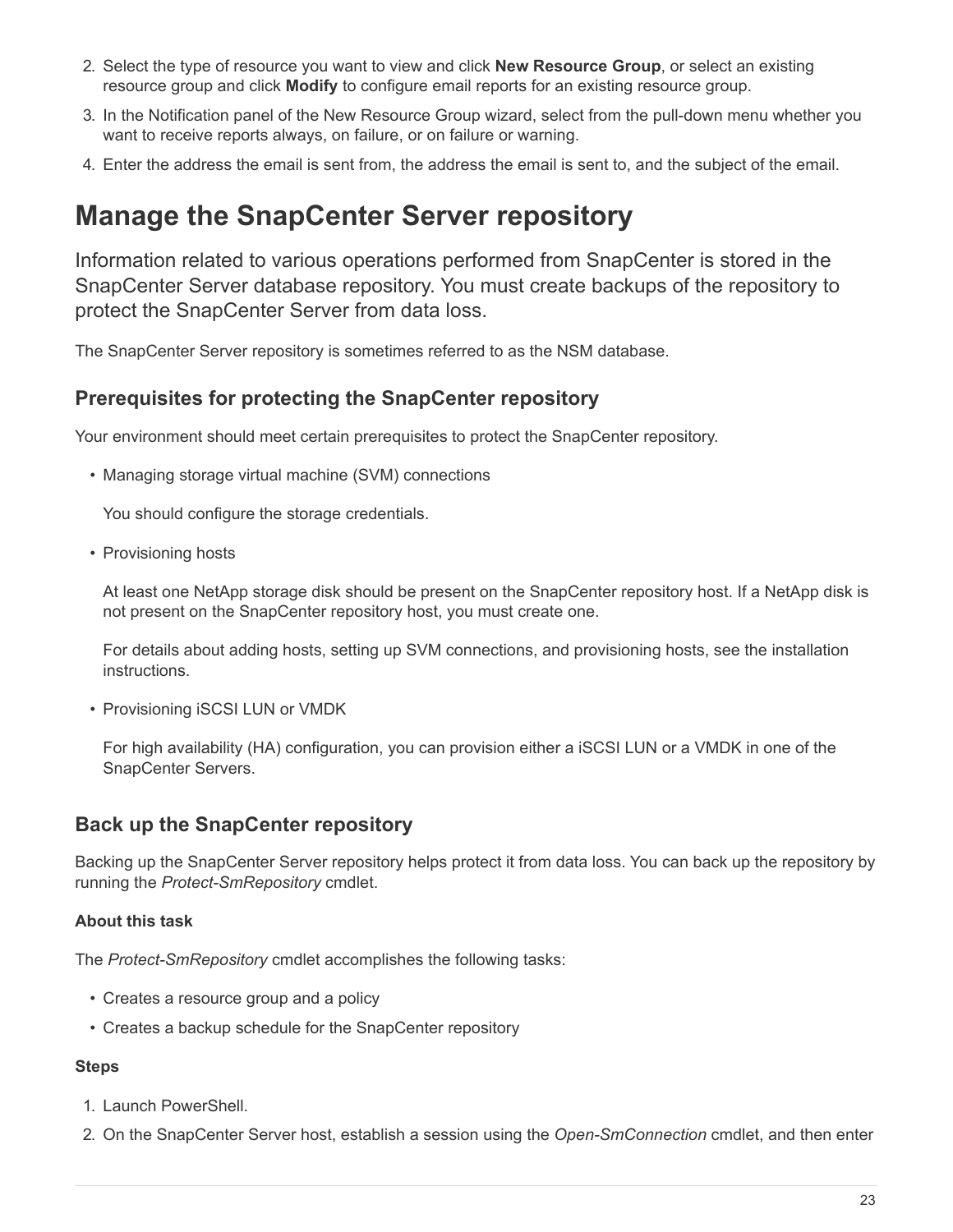your credentials.

3. Back up the repository using the *Protect-SmRepository* cmdlet and the required parameters.

## **View backups of the SnapCenter repository**

You can display a list of SnapCenter Server database repository backups by running the *Get-SmRepositoryBackups* cmdlet.

The repository backups are created according to the schedule specified in the *Protect-SmRepository* cmdlet.

#### **Steps**

- 1. Launch PowerShell.
- 2. From the command prompt, enter the following cmdlet, and then provide credentials to connect to the SnapCenter Server: *Open-SMConnection*
- 3. List all available SnapCenter database backups using the *Get-SmRepositoryBackups* cmdlet.

## **Restore the SnapCenter database repository**

You can restore the SnapCenter repository by running the *Restore-SmRepositoryBackup* cmdlet.

When you are restoring the SnapCenter repository, other SnapCenter operations that are running will be impacted because during the restore operation the repository database is not accessible.

#### **Steps**

- 1. Launch PowerShell.
- 2. From the command prompt, enter the following cmdlet, and then provide credentials to connect to the SnapCenter Server: *Open-SMConnection*
- 3. Restore the repository backup using the *Restore-SmRepositoryBackup* cmdlet.

The following cmdlet restores the SnapCenter MySQL database repository from the backups existing on either iSCSI LUN or VMDK:

```
C:\PS>Restore-SmRepositoryBackup -BackupName MYSQL_DS_SC_Repository_mva-
x3550-s09_09-15-2016_10.32.00.4445
```
The following cmdlet restores the SnapCenter MySQL database when backup files are deleted accidentally in the iSCSI LUN. For VMDK manually restore the backup from ONTAP Snapshot copies.

```
C:\PS>Restore-SmRepositoryBackup -BackupName MYSQL_DS_SC_Repository_mva-
x3550-s09_09-15-2016_10.32.00.4445 -RestoreFileSystem
```
## **Migrate the SnapCenter repository**

You can migrate the SnapCenter Server database repository from the default location to another disk. You might migrate the repository when you want to relocate it to a disk with more space.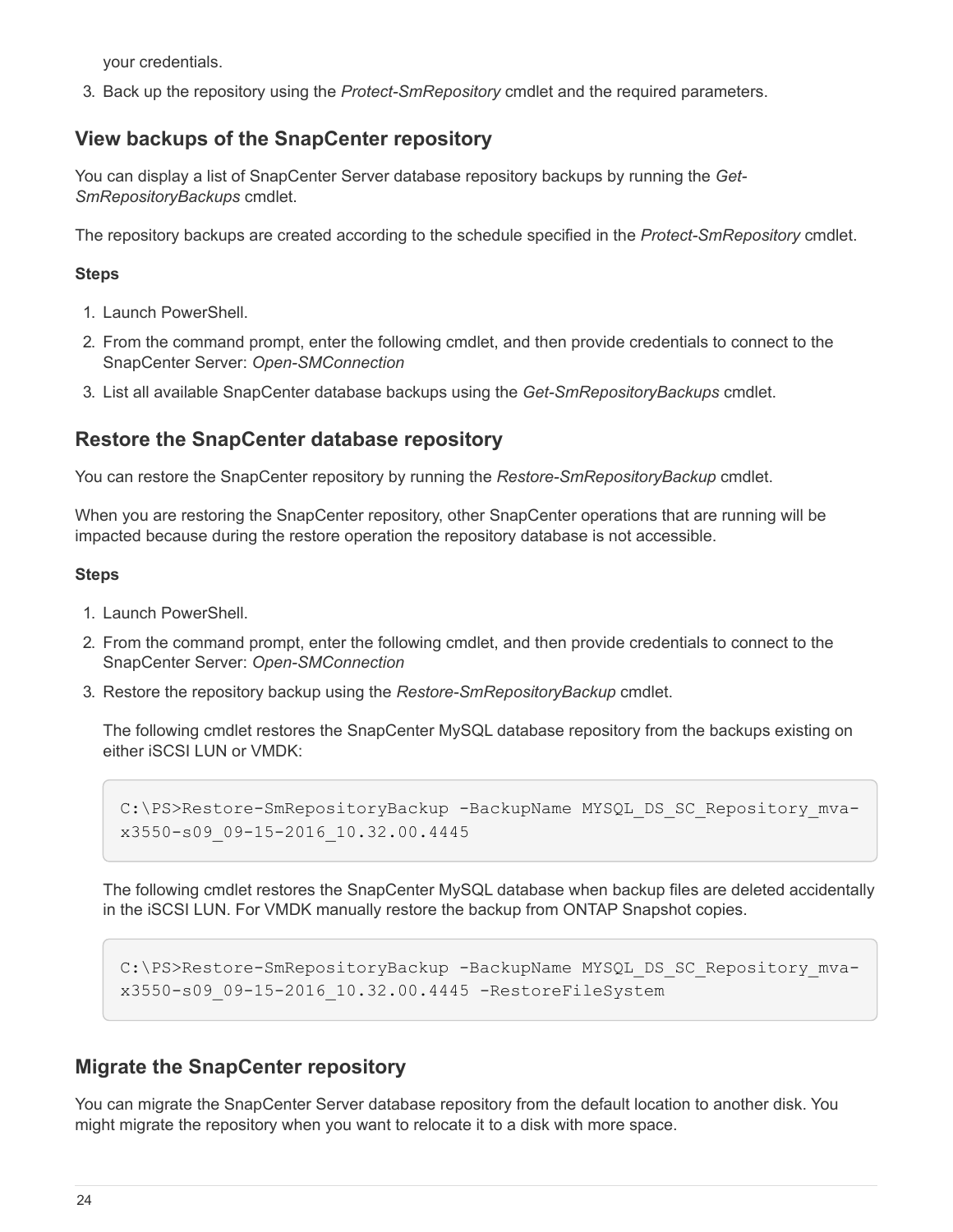#### **Steps**

- 1. Stop the MYSQL57 service in Windows.
- 2. Locate the MySQL data directory.

You can usually find the data directory at C:\ProgramData\MySQL\MySQL Server 5.7\Data.

- 3. Copy the MySQL data directory to the new location, for example, E:\Data\nsm.
- 4. Right click on the new directory, and then select **Properties** > **Security** to add the Network Service local server account to the new directory, and then assign the account full control.
- 5. Rename the original database directory, for example, nsm\_copy.
- 6. From a Windows command prompt, create a symbolic directory link by using the *mklink* command.

"mklink /d "C:\ProgramData\MySQL\MySQL Server 5.7\Data\nsm" "E:\Data\nsm" "

- 7. Start the MYSQL57 service in Windows.
- 8. Verify that the database location change is successful by logging in to SnapCenter and checking repository entries, or by logging in to the MySQL utility and connecting to the new repository.
- 9. Delete the original, renamed, database repository directory (nsm\_copy).

#### **Reset the SnapCenter repository password**

The MySQL Server repository database password is automatically generated during SnapCenter Server installation from SnapCenter 4.2. This automatically generated password is not known to SnapCenter user at any point. If you want to access the repository database, you should reset the password.

#### **What you will need**

You should have the SnapCenter administrator privileges to reset the password.

#### **Steps**

- 1. Launch PowerShell.
- 2. From the command prompt, enter the following command, and then provide the credentials to connect to the SnapCenter Server: *Open-SMConnection*
- 3. Reset the repository password: *Set-SmRepositoryPassword*

The following command resets the repository password:

```
Set-SmRepositoryPassword at command pipeline position 1
Supply values for the following parameters:
NewPassword: ********
ConfirmPassword: ********
Successfully updated the MySQL server password.
```
#### **Find more information**

The information regarding the parameters that can be used with the cmdlet and their descriptions can be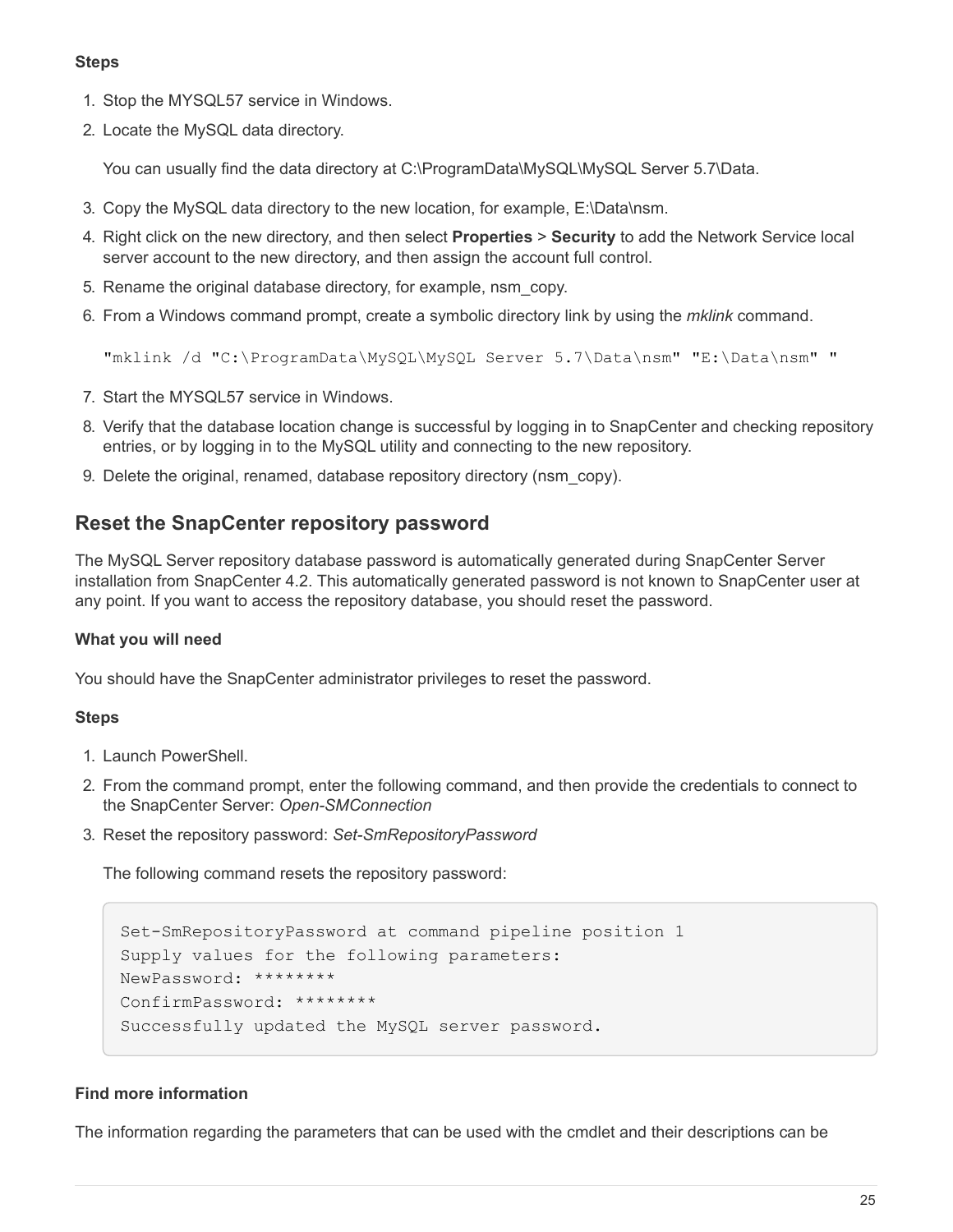obtained by running *Get-Help command\_name*. Alternatively, you can also refer to the [SnapCenter Software](https://library.netapp.com/ecm/ecm_download_file/ECMLP2877143) [Cmdlet Reference Guide.](https://library.netapp.com/ecm/ecm_download_file/ECMLP2877143)

## <span id="page-27-0"></span>**Manage resources of untrusted domains**

In addition to managing hosts in Active Directory (AD) trusted domains, SnapCenter also manages hosts in multiple AD untrusted domains. The untrusted AD domains must be registered with the SnapCenter Server. SnapCenter supports users and groups of multiple untrusted AD domains.

You can install the SnapCenter Server on a machine that is in either a domain or a workgroup. To install the SnapCenter Server, you should specify the domain credentials if the machine is in a domain or the local administrator credentials if the machine is in a workgroup.

Active Directory (AD) groups that belong to domains not registered with the SnapCenter Server are not supported. Although you can create SnapCenter roles with these AD groups, logging in to SnapCenter Server fails with the following error message: The user you are trying to login does not belong to any roles. Please contact your administrator.

## **Modify untrusted domains**

You can modify an untrusted domain when you want to update the domain controller IP addresses or the fully qualified domain name (FQDN).

#### **About this task**

After you modify the FQDN, the associated assets (hosts, users, and groups) might not function as expected.

To modify an untrusted domain, you can use either the SnapCenter user interface or PowerShell cmdlets.

#### **Steps**

- 1. In the left navigation pane, click **Settings**.
- 2. In the Settings page, click **Global Settings**.
- 3. In the Global Settings page, click **Domain Settings**.
- 4.

Click  $\begin{bmatrix} 1 & 1 \\ 0 & 0 \end{bmatrix}$ , and then provide the following details:

| For this field                 | Do this                                                                                      |
|--------------------------------|----------------------------------------------------------------------------------------------|
| Domain FQDN                    | Specify the FQDN, and click Resolve.                                                         |
| Domain controller IP addresses | If the domain FQDN is not resolvable, specify one<br>or more domain controller IP addresses. |

#### 5. Click **OK**.

## **Unregister untrusted Active Directory domains**

You can unregister an untrusted Active Directory domain if you do not want to use the assets that are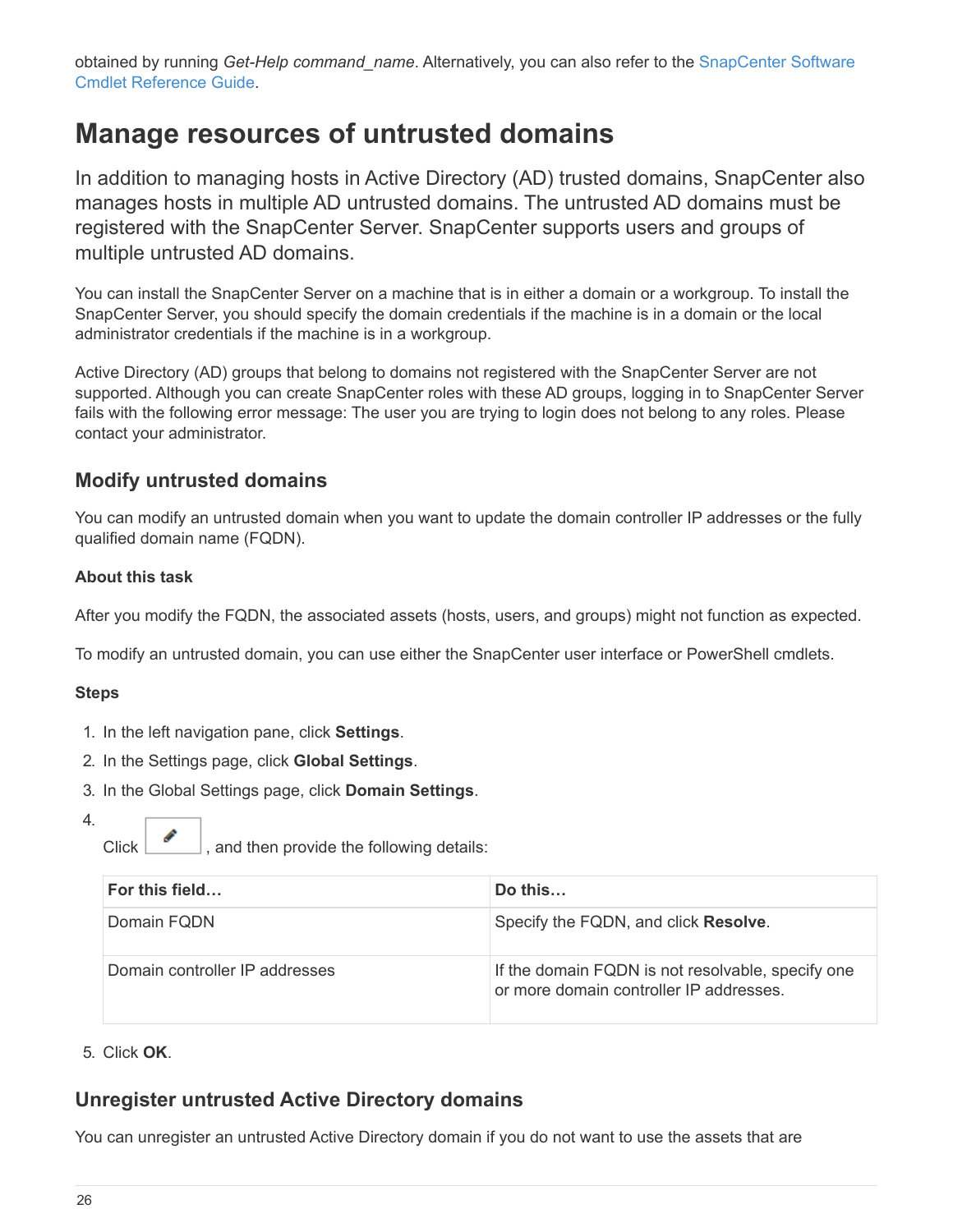associated with that domain.

#### **What you will need**

You should have removed the hosts, users, groups, and credentials that are associated with the untrusted domain.

#### **About this task**

- After the domain is unregistered from SnapCenter Server, users of that domain cannot access SnapCenter Server.
- If there are associated assets (hosts, users, and groups), after unregistering the domain, the assets will be non-operational.
- To unregister an untrusted domain, you can use either the SnapCenter user interface or PowerShell cmdlets.

#### **Steps**

- 1. In the left navigation pane, click **Settings**.
- 2. In the Settings page, click **Global Settings**.
- 3. In the Global Settings page, click **Domain Settings**.
- 4. From the list of domains, select the domain that you want to unregister.
- 5. Click  $\frac{1}{\ln 2}$ , and then click **OK**.

## <span id="page-28-0"></span>**Manage the storage system**

After adding the storage system, you can modify the storage system configuration and connections, or delete the storage system.

### **Modify storage system configuration**

You can use SnapCenter to modify your storage system configuration if you want to change the user name, password, platform, port, protocol, timeout period, preferred IP address, or messaging options.

#### **About this task**

You can modify storage connections for an individual user or for a group. If you belong to one or more groups with permission to the same storage system, the storage connection name is displayed multiple times in the storage connection list, once for each group with permission to the storage system.

#### **Steps**

- 1. In the left navigation pane, click **Storage Systems**.
- 2. On the Storage Systems page, from the **Type** drop-down perform one of the following actions: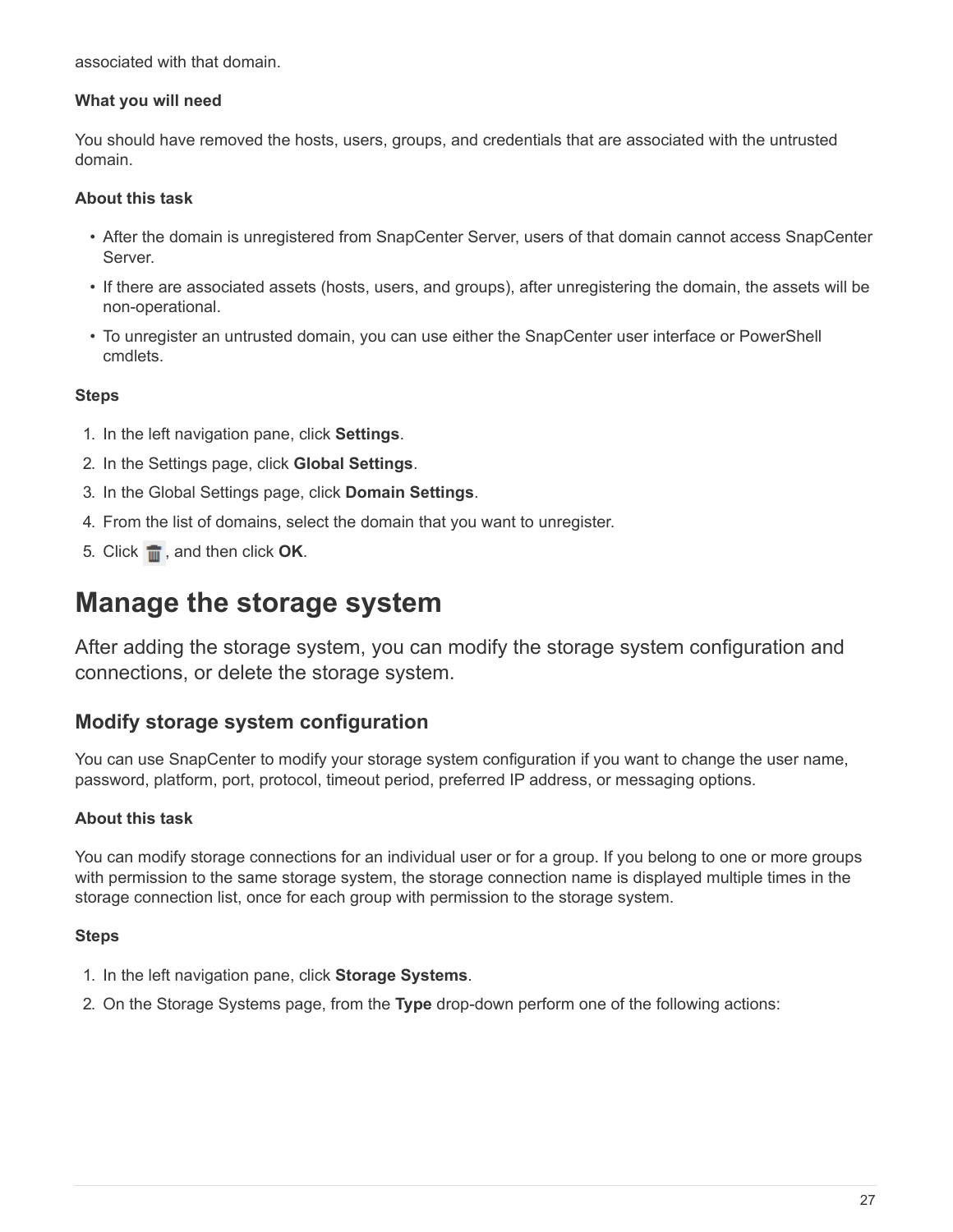| Steps                                                                                                                                                                                                                                                                                                                                                              |
|--------------------------------------------------------------------------------------------------------------------------------------------------------------------------------------------------------------------------------------------------------------------------------------------------------------------------------------------------------------------|
| To view all the storage virtual machines (SVMs) that<br>were added, and to modify the required SVM<br>configuration.                                                                                                                                                                                                                                               |
| 1. On the Storage Connections page, click the<br>appropriate SVM name.                                                                                                                                                                                                                                                                                             |
| 2. Perform one of the following actions:                                                                                                                                                                                                                                                                                                                           |
| • If the SVM is not part of any cluster, on the<br>Modify Storage System page, modify the<br>configurations such as user name,<br>password, EMS and AutoSupport settings,<br>platform, protocol, port, timeout, and<br>preferred IP.                                                                                                                               |
| • If the SVM is part of a cluster, then on the<br>Modify Storage System page, select<br><b>Manage SVM Independently and modify</b><br>the configurations such as user name,<br>password, EMS and AutoSupport settings,<br>platform, protocol, port, timeout, and<br>preferred IP.                                                                                  |
| After modifying the SVM to be managed<br>independently, if you decide to manage it<br>through cluster, you should delete the SVM<br>and then click Rediscover. The SVM will be<br>added to the ONTAP cluster.                                                                                                                                                      |
| When a storage system<br>password is updated on<br>SnapCenter GUI, you should<br>restart the SMCore services<br>of the respective plug-in or<br>$\left(\begin{smallmatrix} 1\\1\end{smallmatrix}\right)$<br>the server host because the<br>updated password does not<br>reflect in SMCore, and the<br>backup jobs will fail with an<br>incorrect credential error. |
|                                                                                                                                                                                                                                                                                                                                                                    |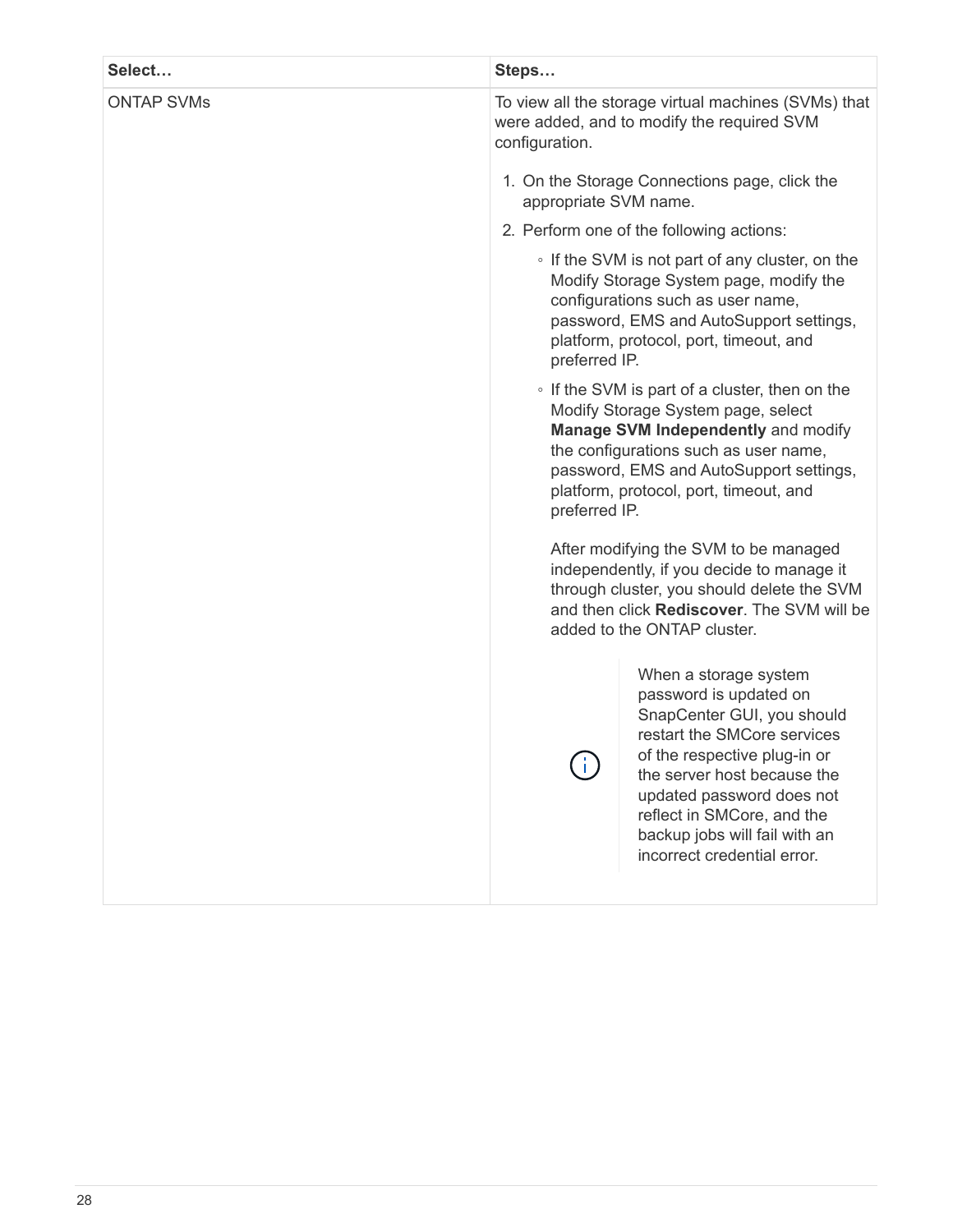| Steps                                                                                                                    |
|--------------------------------------------------------------------------------------------------------------------------|
| To view all the clusters that were added and modify<br>the required cluster configuration.                               |
| 1. On the Storage Connections page, click the<br>cluster name.                                                           |
| 2. On the Modify Storage System page, click the<br>edit icon next to Username and modify the user<br>name and password.  |
| 3. Select or clear the EMS and AutoSupport<br>settings.                                                                  |
| 4. Click More Options and modify other<br>configurations such as platform, protocol, port,<br>timeout, and preferred IP. |
|                                                                                                                          |

#### 3. Click **Submit**.

## **Delete the storage system**

You can use SnapCenter to delete any unused storage system.

#### **About this task**

You can delete storage connections for an individual user or for a group. If you belong to one or more groups with permission to the same storage system, the storage system name is displayed multiple times in the storage connection list, once for each group with permission to the storage system.



When you are deleting a storage system, all operations that are being performed on that storage system will fail.

#### **Steps**

- 1. In the left navigation pane, click **Storage Systems**.
- 2. In the Storage Systems page, from the **Type** drop-down, select either **ONTAP SVMs** or **ONTAP Clusters**.
- 3. In the Storage Connections page, either select the check box next to the SVM, or the cluster that you want to delete.



You cannot select the SVM that is part of a cluster.

- 4. Click **Delete**.
- 5. In the Delete Storage System Connection Settings page, click **OK**.



If an SVM is deleted from ONTAP cluster using ONTAP GUI, in the SnapCenter GUI click **Rediscover** to update the SVM list.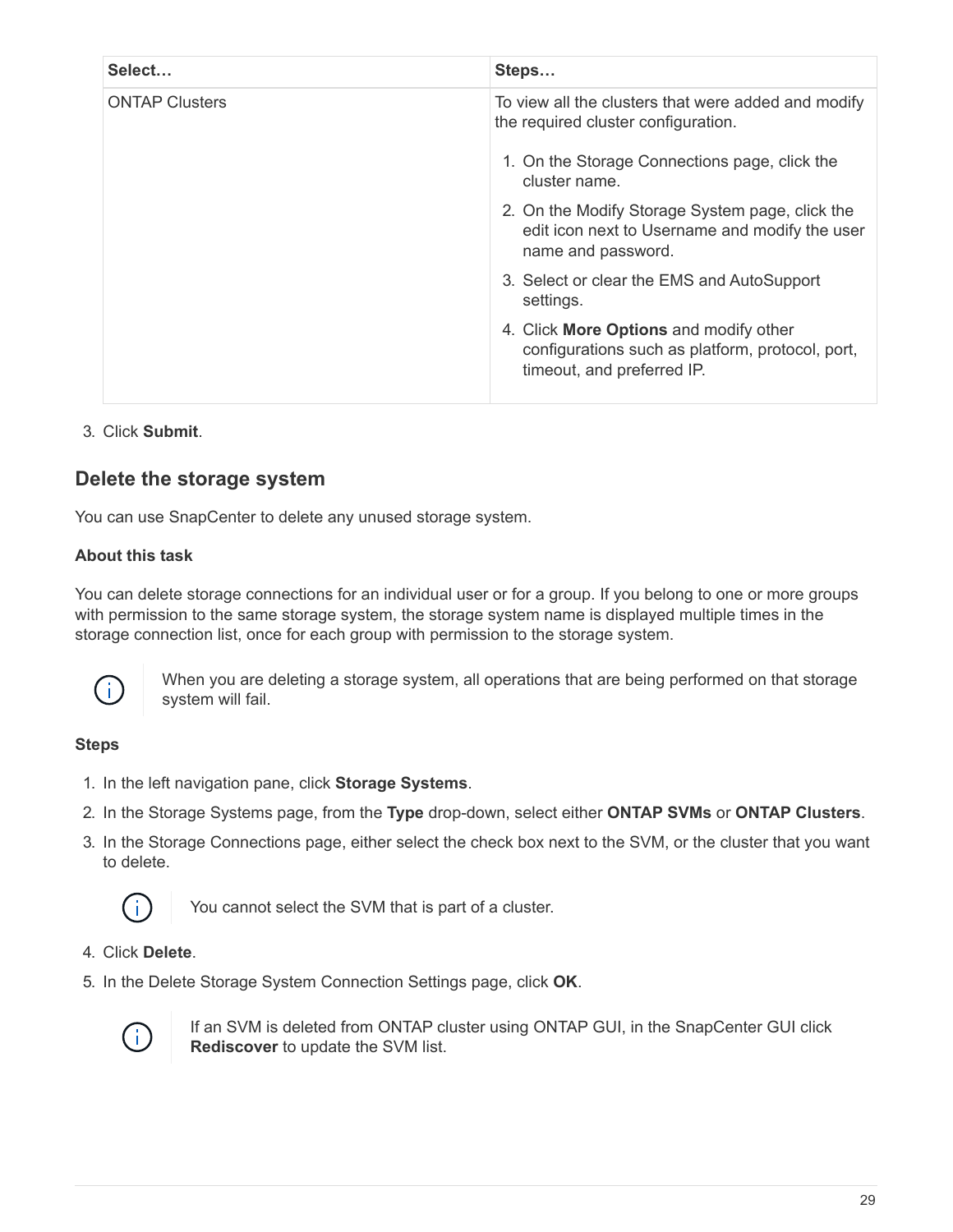## <span id="page-31-0"></span>**Manage EMS data collection**

You can schedule and manage Event Management System (EMS) data collection using PowerShell cmdlets. EMS data collection involves gathering details about the SnapCenter Server, the installed SnapCenter plug-in packages, the hosts, and similar information, and then sending it to a specified ONTAP storage virtual machine (SVM).



System CPU utilization is high when data-collection task is in progress. CPU utilization remains high as long as the operation is progress irrespective of the data size.

## **Stop EMS data collection**

EMS data collection is enabled by default and runs every seven days after your installation date. You can disable data collection at any time by using the PowerShell cmdlet *Disable-SmDataCollectionEMS*.

### **Steps**

- 1. From a PowerShell command line, establish a session with SnapCenter by entering *Open-SmConnection*.
- 2. Disable EMS data collection by entering *Disable-SmDataCollectionEms*.

## **Start EMS data collection**

EMS data collection is enabled by default and is scheduled to run every seven days from the installation date. If you have disabled it, you can start EMS data collection again by using the *Enable-SmDataCollectionEMS* cmdlet.

The Data ONTAP event generate-autosupport-log permission has been granted to the storage virtual machine (SVM) user.

#### **Steps**

- 1. From a PowerShell command line, establish a session with SnapCenter by entering *Open-SmConnection*.
- 2. Enable EMS data collection by entering *Enable-SmDataCollectionEMS*.

## **Change EMS data collection schedule and target SVM**

You can use PowerShell cmdlets to change the EMS data collection schedule or the target storage virtual machine (SVM).

#### **Steps**

- 1. From a PowerShell command line, to establish a session with SnapCenter, enter the *Open-SmConnection* cmdlet.
- 2. To change the EMS data collection target, enter the *Set-SmDataCollectionEmsTarget* cmdlet.
- 3. To change the EMS data collection schedule, enter the *Set-SmDataCollectionEmsSchedule* cmdlet.

## **Monitor EMS data collection status**

You can monitor the status of your EMS data collection using several PowerShell cmdlets. You can get information about the schedule, storage virtual machine (SVM) target, and status.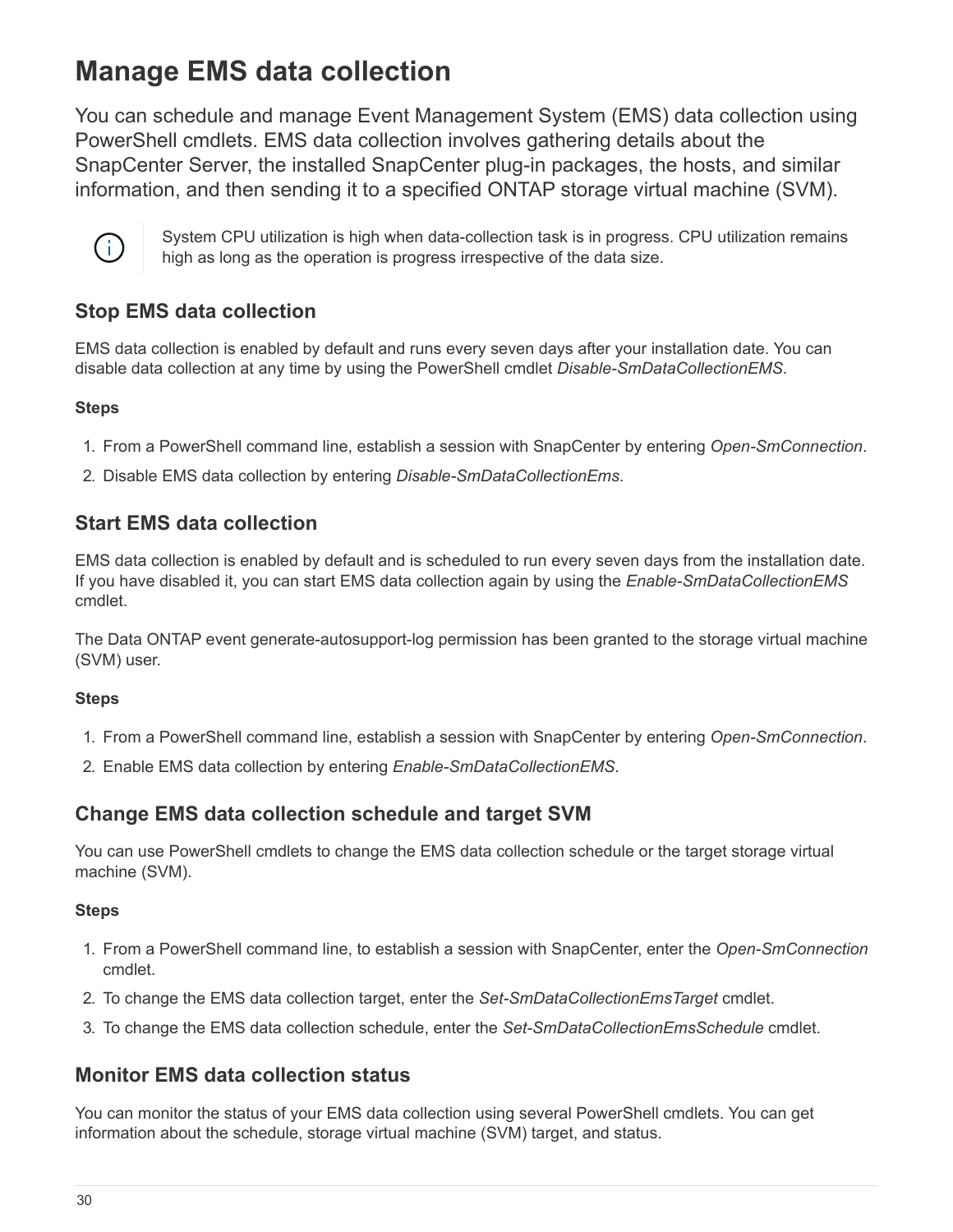#### **Steps**

- 1. From a PowerShell command line, establish a session with SnapCenter by entering *Open-SmConnection*.
- 2. Retrieve information about the EMS data collection schedule by entering *Get-SmDataCollectionEmsSchedule*.
- 3. Retrieve information about the EMS data collection status by entering *Get-SmDataCollectionEmsStatus*.
- 4. Retrieve information about the EMS data collection target by entering *Get-SmDataCollectionEmsTarget*.

#### **Find more information**

The information regarding the parameters that can be used with the cmdlet and their descriptions can be obtained by running *Get-Help command\_name*. Alternatively, you can also refer to the [SnapCenter Software](https://library.netapp.com/ecm/ecm_download_file/ECMLP2877143) [Cmdlet Reference Guide.](https://library.netapp.com/ecm/ecm_download_file/ECMLP2877143)